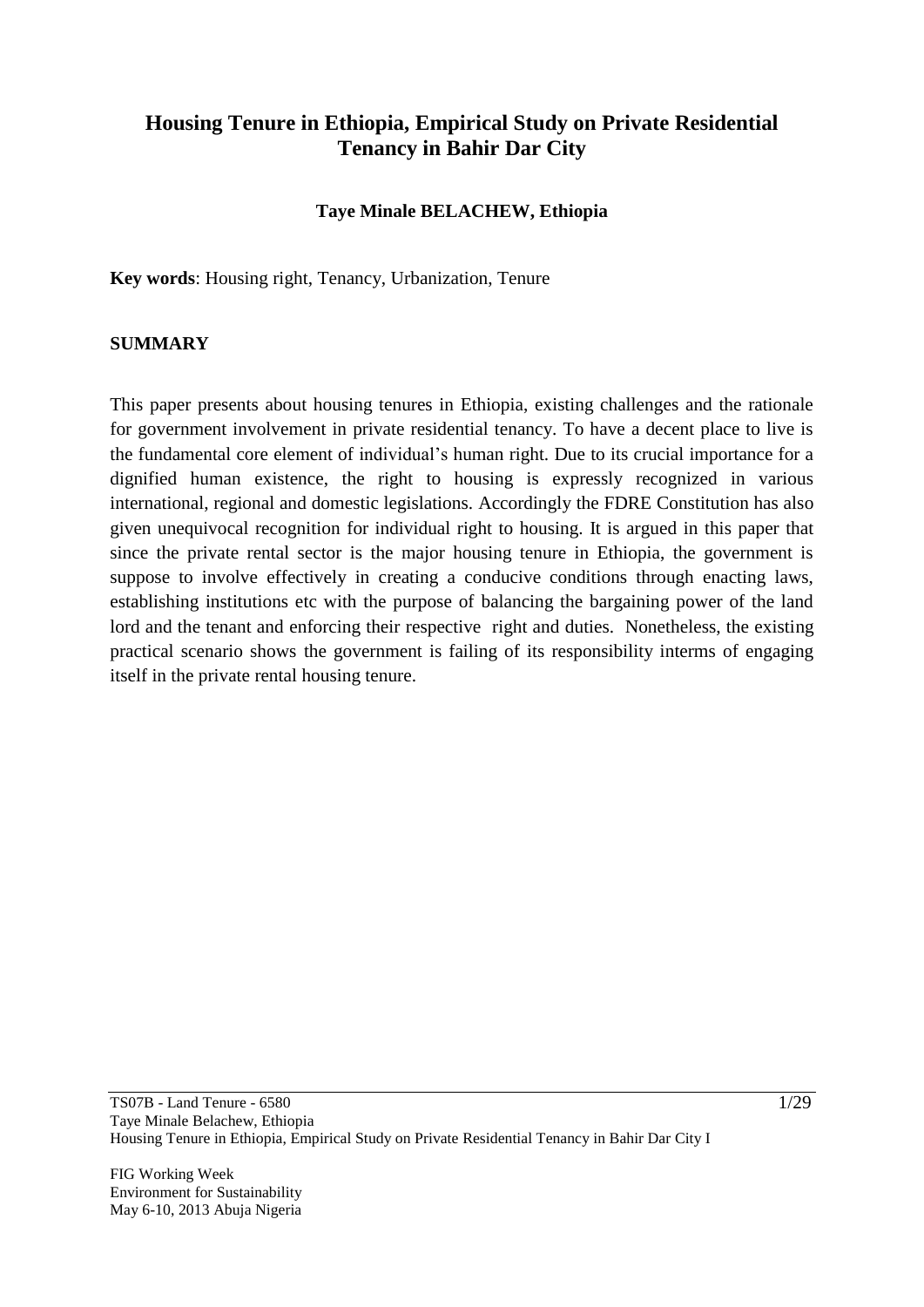## **Housing Tenure in Ethiopia, Empirical Study on Private Residential Tenancy in Bahir Dar City**

### **Taye Minale BELACHEW, Ethiopia**

#### **1. INTRODUCTIONS**

Getting a decent place to live is one of those basic necessities for a dignified human existence. Due to its crucial nature and as a foundation for the realization of other fundamental human rights it is recognized both under international multi-lateral conventions and national legislations. However, the attempt to bring the right into reality may not be that simple and it may requires the involvement of those directly concerned individuals through building their own dwelling house, the government though building low cost houses and regulating other housing tenure, real estate companies or associations and private land lords. Nonetheless mainly due to financial constraints especially in developing countries individuals may not be in a position of building their own houses consequently they may ultimately depend on other tenure types mainly on governmental and private rental sectors.

Under the Ethiopian context especially in relation to the private rental sector we have gone through different approaches in the past three regimes including the present ruling authority. During the reign of Emperor Haile Sellasie there was an absolute free market approach with a trivial government involvement in the housing sector and a few individuals got the opportunity to own and rent residential houses. However, during the Dergue regime the country was travelling in a completely different path with the guidance of the socialist ideology. Accordingly the government had issued Proc.No.47/1975 by which all extra- urban houses were confiscated and the private rental sector was entirely abolished under the guise of benefiting the public. Throughout its ruling days and until the government reached at the virtue of collapse the rental tenure was wholly controlled by the public sector. Nonetheless, after the socialist government was overthrown, the victorious party or currently existing government has almost reinstated the previously existed free market approach in the private rental sector and promised to issue relevant legislations to regulate the private rental housing tenure.

The government with the aim of fulfilling its promise and obeying its international obligations as a signatory party to the Universal Declaration of Human Rights and the International Covenant on Social, Economic and Cultural Rights (ICSECR) among others, as part of its housing policies and strategies need to come up with specifically designed legislations and institutions with the purpose of enforcing individuals adequate housing rights. In fact in view of the spirit of ICSECR the issue of housing is included under Article 91 of the FDRE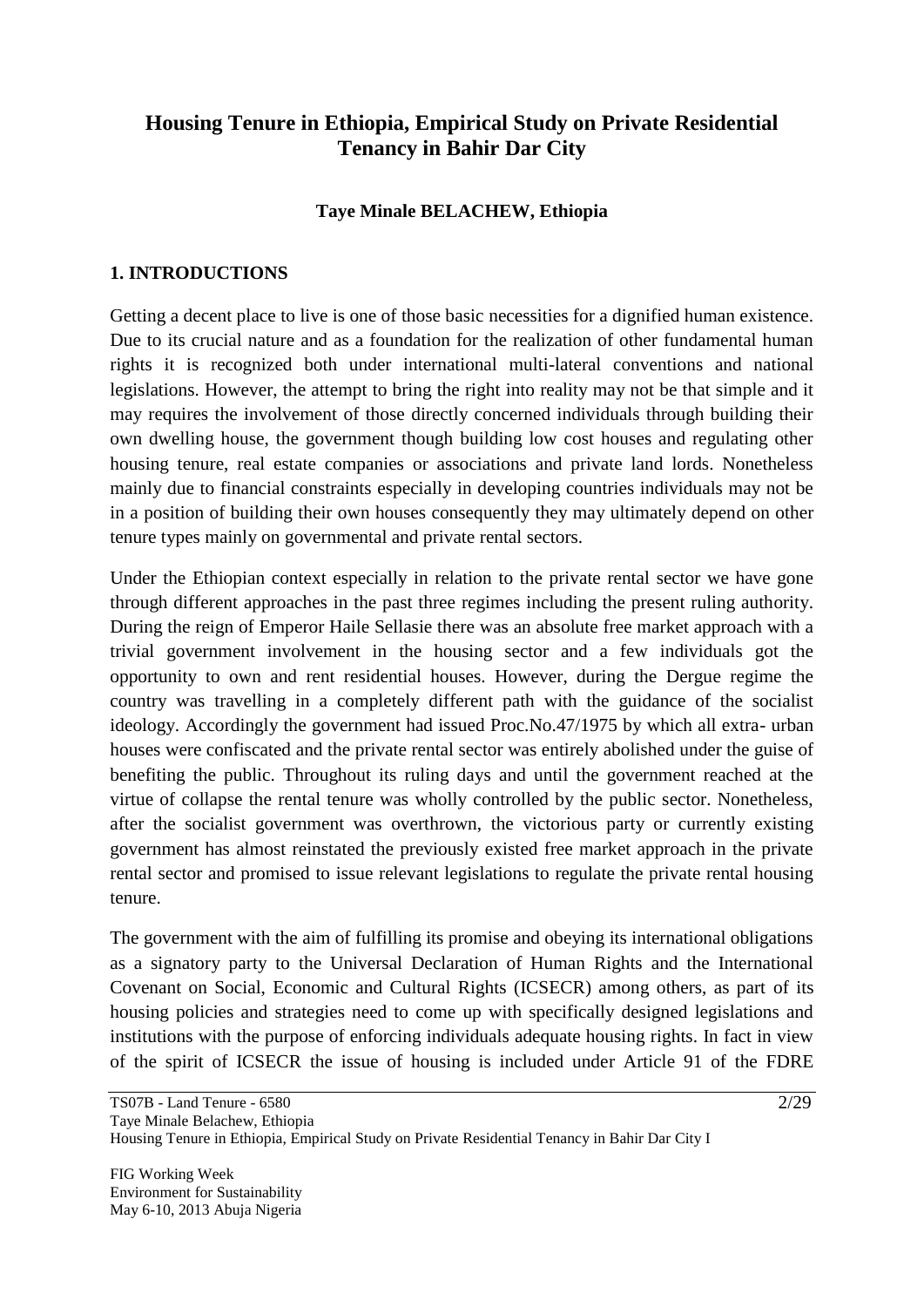Constitution by which the government declares its commitment based on the available resources to fulfill the need of residential houses of its citizens. Accordingly the right to housing as part of the State duty to build residential house is basically regarded as a progressively realizable right depending up on the economic capability of the State. Nonetheless, despite the existence of economic constraints, all State parties have also assumed the duty to take immediate actions. Among others they are required to tackle any kinds of violation of the right to housing either by their own agencies or private land lords. Such duties of States basically demands the existence well organized and committed institutions and clearly stipulated legislations that will properly regulates the relationships between tenants and land lords.

Therefore, as the primary targets of this research an attempt will be made to identify the existing governmental institutions and governing legislations and whenever necessary the contents and approaches of these domestic institutions and laws will be analyzed in light of the experiences of other countries. As part of its main focus through firsthand information that will be collected from land lords and tenants the researcher will also try to show what the existing relationship between these concerned parties look like. Thus, since there are no sufficient researches conducted on the area of private rental sector especially in Bahir Dar Town and as it is the neglected tenure type in Ethiopia, it is the believes of the researcher that up on the accomplishments of the study besides initiating other researchers to conduct very detailed researches, it will create awareness on the part of land lords and tenants in relation to their specific rights and responsibilities in connection with their tenancy contract. It will also disclose basic facts which will necessitate government involvement in the private rental sector and the identification of those matters which require government intervention will also help those concerned agencies to smoothly involve and regulate this housing sector if they wish to do so.

## **2. GENERAL OVERVIEW OF BAHIR DAR CITY**

The Federal Democratic Republic of Ethiopia (FDRE) is constituted of nine Regional States including the capital city of Addis Ababa as the sit of the Federal Government, (Article 47 of the FDRE Constitution) and the city of Dire Dawa which is under the care of the central government and its administration is directly accountable to the Ministry of Federal Affairs. (Asnake K. and Hussien J., 2007, P.84)

The Amhara National Regional State (ANRS) is one of the autonomous regions with its own law making, executive and judicial power as per the Federal Constitution as its foundation and the Regional Constitution in particular. (Article 46 of Proclamation No.59/2001)

The region covers the total areas of 157,076.74 square Kilo meter and it is divided into ten administrative zones and one special "woreda". These zones are generally divided into 128 'woredas', 22 city administration and 3,232 'kebeles'. (Beyene M. 2008, P.) Bahir Dar is the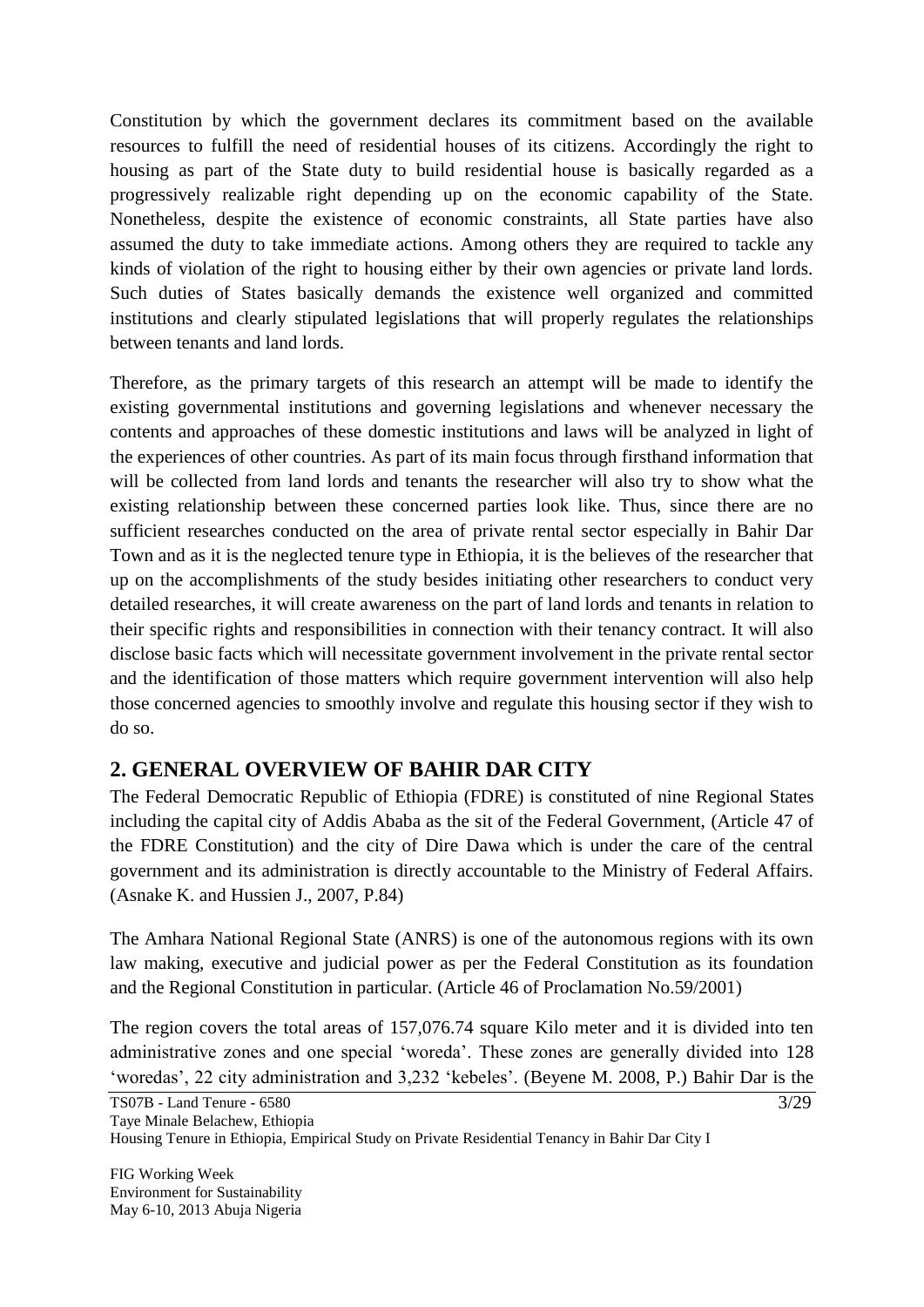capital city of Amahara National Regional State and it is also serving as the administrative centre both for its surrounding areas and West Gojjam administration Zone. It is located in the north- western part of the country at the road distance of 565 kilo meter from the capital city. The astronomical location of the town is  $11^036'$  north latitude and  $37^0$  25 East longitude and it is also lies on a flat topography with an average altitude of 1802 meters above sea levels and the average annual rain fall is 1393.7mm with a minimum and maximum average temperature of  $10^0$ cand  $23.3^0$  c respectively. (Gebeyaw W. 2003, P.24)

The problem of housing in Bahir Dar city is so feasible despite the fact that 679 hectare of land is occupied only for residential purpose which is the largest land use category in the city. (Executive Summary, 2006, P.36) In the existing situation there are four types of residential land use categories, the first type is pure residential land use category which takes the lion share of the area used for residence purpose, the second type is a mixed type residential land use category that is mainly found in the city centre and on both sides of the main roads, the third type is the informal settlement which is found in different parts of the urban periphery ,which is developed in violation of the previous master plan and the last residential land use category is covered by special housing type ,which are owned by different institutions including the Regional State. (Executive Summary 2006, P.36)Thus currently despite huge number of plots of land are occupied for this purposes in the town there are obvious manifestation as to the lack of adequate number of residential houses.

Thus after having a brief overview of the study area, in the following sub-sections as the main theme of this paper, the writer will analyze the data collected from land lords and tenants who are residing in Bahir Dar city of different "Kebeles" and show their reflections on the respective rights and duties of those concerned parties in the private rental tenure and whether there will be a need for government involvement in this tenure system or not. More over under the proceeding sub-sections in addition to those basic issues which are in one way or another correlated with the issues of housing, the opinions of land lords and tenants towards the existing government institutions will also be discussed and analyzed.

# **3. SOME CONCEPTS IN RELATION TO RESIDENTIAL TENANCY**

# **3.1. Urbanization in General**

In demand and supply of housing many factors will have their own impact in different part of the world even though the extent and degree of their influence varies from one place to another. One of the most important factors which impose a stronger impact on housing needs is Urbanization." Urbanization is normally understood as a demographical process of shifting the balance of national population from rural to urban areas". (Jenkin P., Smith H. and Wang P.Y. 2007, P. 9) Accordingly this process of urbanization which is shifting inhabitants from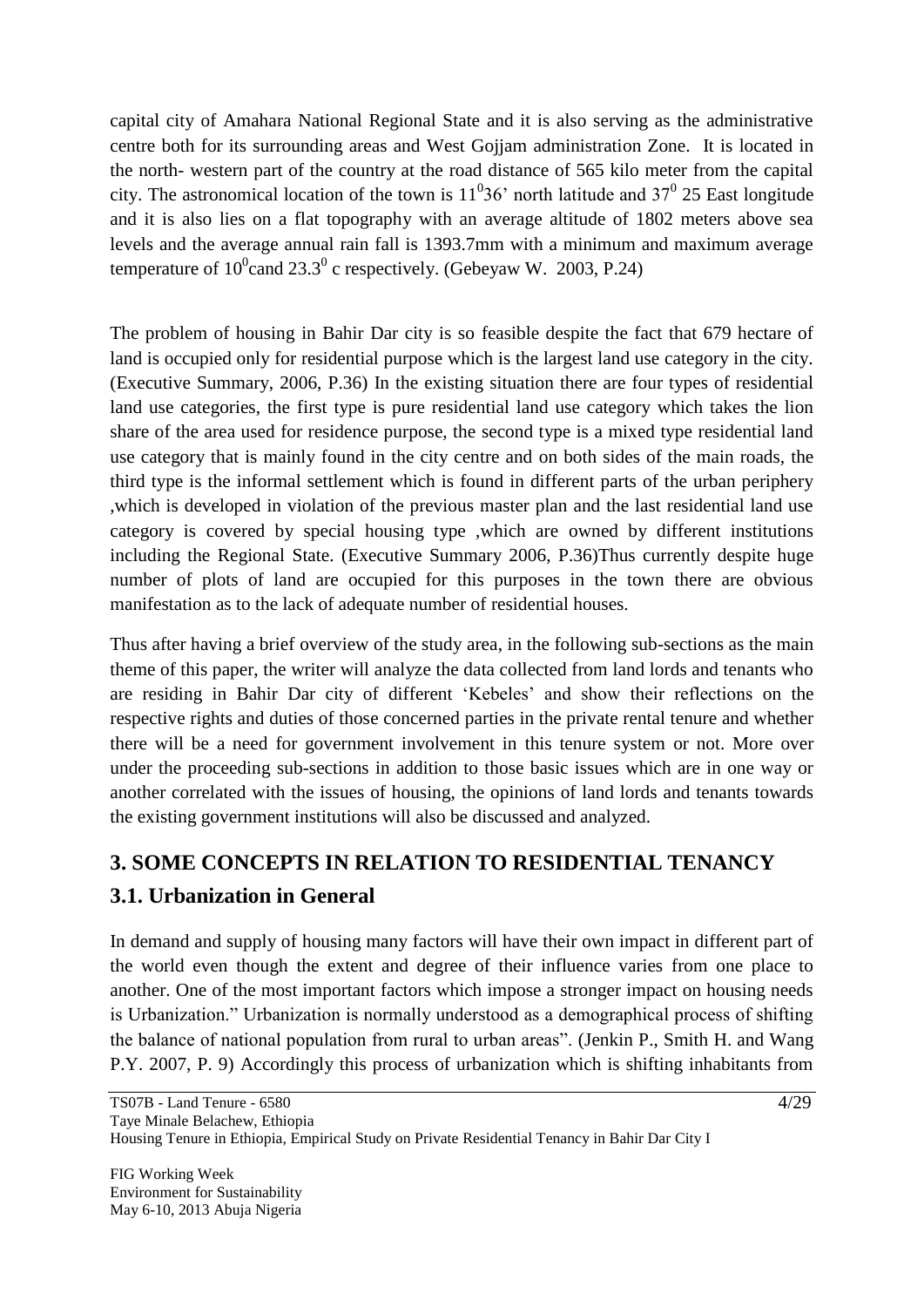rural to urban areas implies that their livelihood will be dependent on non- agricultural activities.

It is suggested that there are various causes which directly attributed for urban population expansion. Mainly rural-urban migration and natural growth have been regarded as the two important components of urban population growth. (Jenkin P., Smith H. and Wang P.Y. 2007, P.20) However, those reasons which make rural residents to migrate to urban centres could be generally classified as pulling and pushing factors. Accordingly, pushing factors are those reasons which force rural resident to leave their home and decide to live in urban areas. These factors may encompass land scarcity due to increasing population or lack of unfavourable land tenure system, agricultural production stagnation, poverty, environmental crisis and consequent famine. (Gebeyaw W. 2003, P. 19) All these factors are basically detrimental in their nature which pose danger on the life or health of rural residents and render them out of choice but to leave somewhere or in the nearby town in order to sustain their life. However, there are also pulling factors which basically attract rural residents and ultimately increase urban populations. The urban pull factors are generally include the desire for modern education, health and other services, improved living standards. And of course the expectation of earning higher income is also one of the primary motivating factor that makes rural residents to migrate to the cities and nearby towns. (Gebeyaw W. 2003, P. 19)

Nonetheless, whenever the urban population increases dramatically be it due to pulling or pushing factor, the cities or town especially in developing regions containing the largest population, might be incapable or unable to accommodate and provide necessary physical and social infrastructures including shelter. (Gebeyaw W. 2003, P. 19)Therefore, the increments of urban population due to natural growth of urban residents and rural to urban migration will impose a huge burden on those towns and cities which are not ready to provide the aspired higher standard of living, shelter and well paid works. Without any doubt these phenomena will also exacerbate the existing critical shortage of basic needs like housing.

## **3.2. Urbanization in Ethiopia and its Impact on Housing Needs**

It is also indispensable to have a brief overview on the Ethiopian urbanization development, rate and its impact on housing needs. But before dealing with the level and rate of urbanization, it is indispensable to have a brief look on some aspects of historical development of towns and cities in Ethiopia.

The development of towns in Ethiopia has gone through a different track than most of the African Countries and even more unlike than the West African countries. This is basically attributable to the fact that Ethiopia has remained isolated from the rest of the world for many centuries which ultimately left out the cities out of touch with the rest of the world. Gebeyaw W.,2003, P.20)Besides its detachment from the outside world other factors have also contributed for the non-existence of well organized and developed cities among others,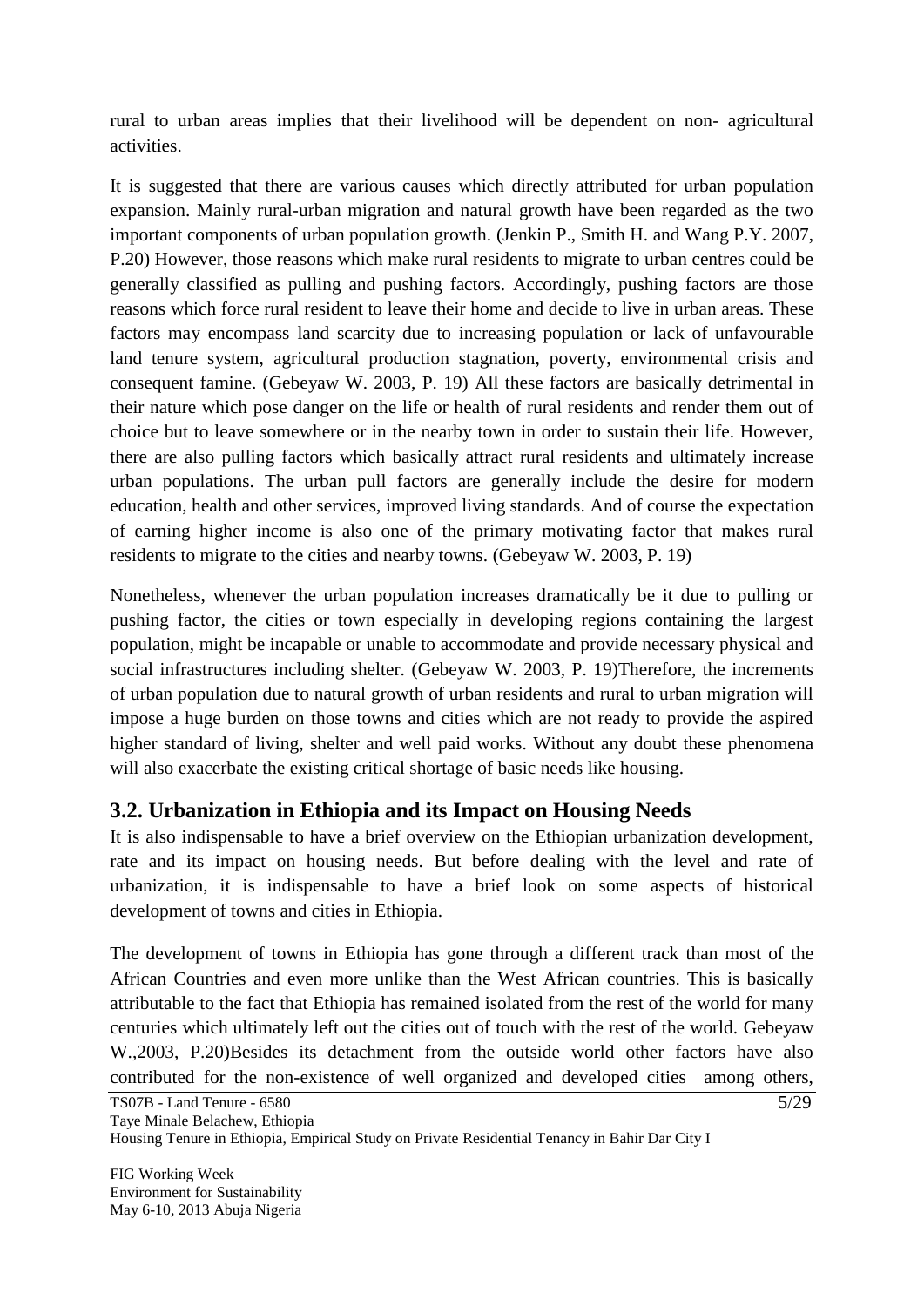internal political conditions mainly manifested by serious wars among tribes and nationalities which may keep on for a long time, the rugged topography which created obstacles to communication hindering easy contacts between people leads to regional isolations and the continuous struggle to keep out foreign intruder has also played its part. (Gebeyaw W.2003, P.20)

The historical development of towns in Ethiopia indicates that there was actually a system of towns however, its structures and mode of development was different from the features and characteristics of currently existing towns. Depending on the then existing system of governance the traditional towns were primarily feudal settlements with in the Feudal State of whose social, political structures and economical organizations are fundamentally different from the existing towns. (Gebeyaw W.2003, P.20) In fact the earliest developments of town in Ethiopia unlike the Western countries were basically influenced by political than economic factors which eventually became consumers rather than producers and their contribution for the general economic development of the country were too insignificant. (Gebeyaw W., 2003,.P.21)Nonetheless the rate and level of growth of Ethiopian Towns were considerably changed during the  $20<sup>th</sup>$  century due to the political and administrative development within the Empire of Ethiopia, and of course the main credit for such development is given for Emperor Menilik II who attempted to unify the country at least geographically and create a permanent seat for himself and his governance in the present capital city of Addis Ababa.

Alike any least developed country the increments of population in Ethiopian towns has also been directly linked to the high rate of natural increase and rural-urban migration. This highly accelerated urban growth rate is naturally being reflected in the rapid territorial expansion of existing urban centres towards the peripheral semi- urban area as well as in the emergence of new towns. (Solomon M.(Dr.) and Ruth M.L.,2004, P.7)The absence of strict population policy on the part of the government to control an alarmingly increasing number of population coupled with the attitude of the society of considering children as a blessing from God, will make the natural increase as main contributing factors for the urban population to boost in Ethiopia. Whereas the rural–urban migration is more or less alike other countries it is influenced by the rural push and urban pull factors. The rural push factors in Ethiopia are basically attached to man-made and natural disasters like land scarcity and fragmentation, natural increase of population, the reduction in productivity of land and labour due to improper farming practice and environmental degradation and continuously existing poverty and famine. (Gebeyaw W., 2003, P.23)

Even though the country is known by the low level urban residents, its cities and towns including Bahir Dar are currently encountering a plethora of problems including acute and ever worsening housing shortage, insufficient solid and liquid waste management, serious shortage of potable water, growing number of unemployment and poverty....etc. (Solomon M.(Dr.) and Ruth M.L., 2004, P.7)Based on all these facts it is possible to assert that due to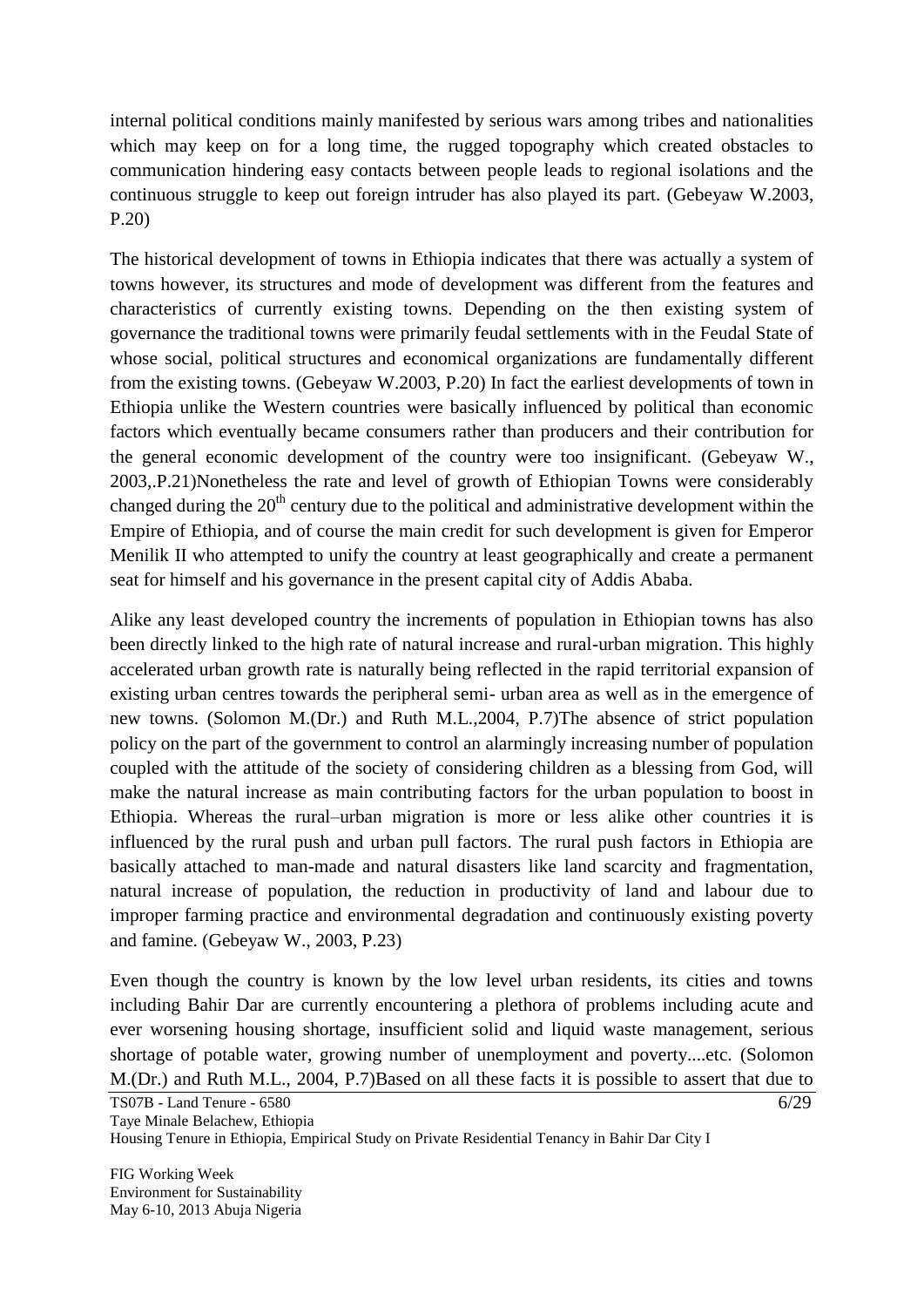the increment on the level and rate of urban residents the government and other concerned parties must try to fulfil all the necessary infrastructures especially the housing sectors in order to avoid any possible problems of overcrowding or informal settlements and worse homelessness

## **3.3. International Instrument on Housing Rights**

The general concept of right is not something that can easily been defined and illustrated by simple examples. This is due to the fact that there is a different conception of their constitutive elements and in some cases what is regarded as a right in some part of the world might not be regarded as a right at all in other part. But generally the socio-economic rights are understood as those kinds of rights which give people access to certain basic needs necessary for human being to lead a dignified life. (Dejene G., 2007, P.14) These kinds of rights are manifested by their role interms of providing unequivocal recognition for individual to get food, shelter, water and health care services .Accordingly based on the broader pictures of the socio-economic rights, the right to housing can be understood as the right to get or access to housing without being restricted to a roof over one"s own head, rather it is the right to live somewhere decent which at least fulfil basic sanitations. (Dejene G.,2007, P.14)

Therefore, as a fundamental right, to have a place to live or to establish one's own personal habitat in a certain community with a decent and dignified way of life shall not for any reason be regarded as a luxury or a privilege nor shall it be left only for those who are economically capable of building their own houses. (The United Nations Housing Rights Programme, 2003, P.17)Rather the indispensable importance of housing for personal security, privacy, health, integrity, protection from different challenges and the needs of maintaining different positive attributes of shared humanity irrespective of one"s economic status has necessitated the international community to recognize adequate housing as basic and fundamental human rights. (The United Nations Housing Rights Programme, 2003, P.17)

As a manifestation of the international community's commitment for its enforcement, the right to adequate housing is enshrined in a number of international human right instruments. In fact the right to housing in the field of human rights is not a recent development rather it was regarded a long time ago as an essential attributes for ensuring the wellbeing and dignity of human beings. The rights to get access to housing is normally regarded as an integral part of the whole of human right in general , and it has been either explicitly or impliedly included in most authoritative international and regional multi-lateral treaties regarding human rights. (UN-Habitat, 2003, P. 2)

Since the adoption of the Universal Declaration of Human Rights(UDHR) in 1948 the right to adequate housing has been reaffirmed and explicitly recognized in a wide range of international human right instrument and create a legally binding obligation upon States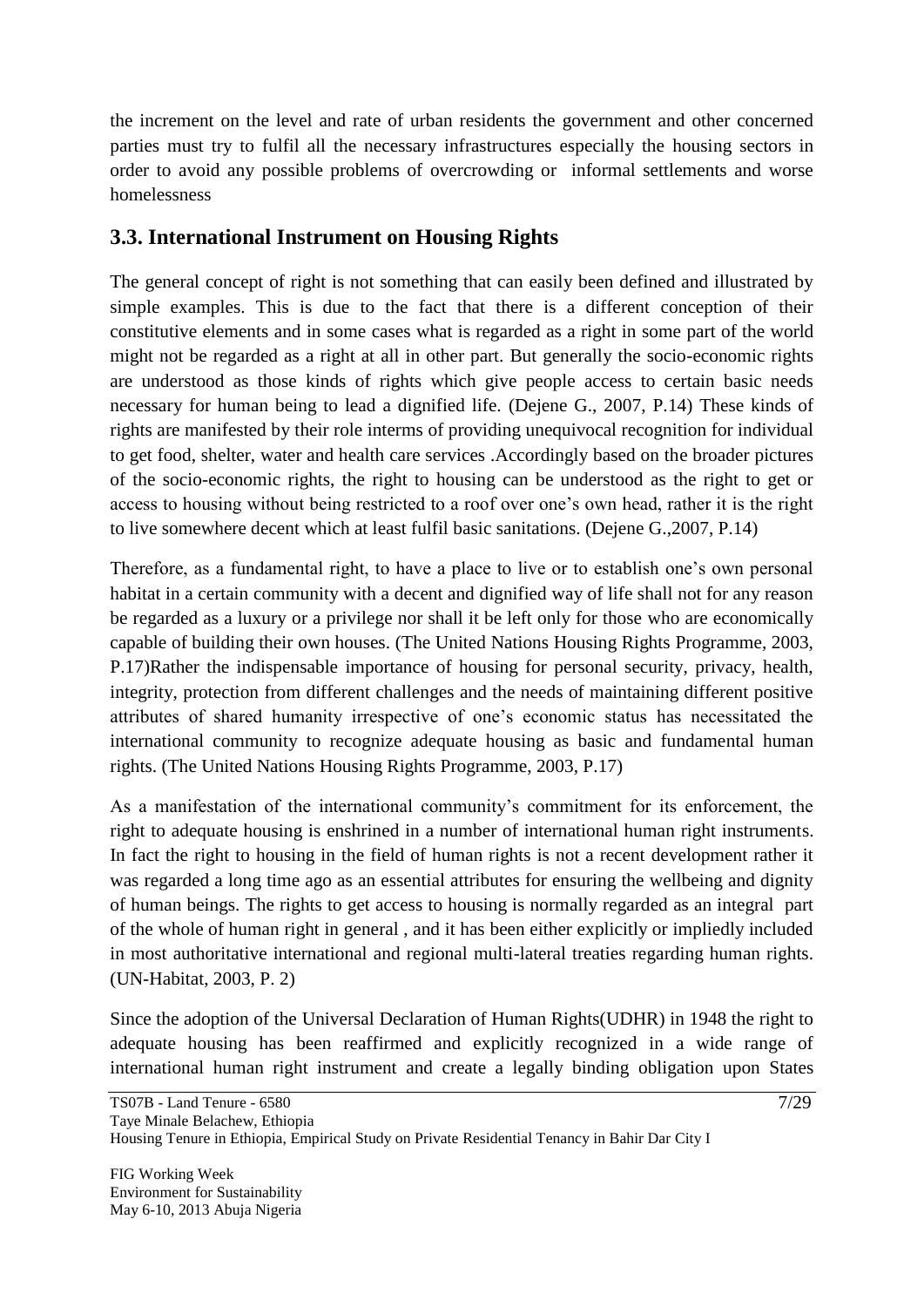parties to which became part of these instruments through the ratification or accession process. (The United Nations Housing Rights Programme, 2003, P.18) Nonetheless, this does not mean that its effect is limited only on these States; rather the binding effects of its provisions are also extended on none-signatory parties as well. This is because there is a tendency to regard the ideas incorporated under UDHR which constituted the basic ideas of right to housing as they are transformed into customary international law, and thus it will be applicable on every States regardless of their signatory status. (The United Nations Housing Rights Programme, 2003, P.18) Moreover, with respect to right to housing, among all international agreements, International Covenant on Economic, Social and Cultural Right (ICESCR) is regarded as the most important international multi-lateral treaty on which 145 States are bound by its provisions.

Before resorting to the specific duties of signatory parties it will be appropriate to have a look at some of the provisions regarding housing rights included on some important conventions and covenants. This is mainly because these conventions may have the purpose of forwarding guidelines, setting standards and enabling third world countries to aspire something more than what they already have.

The UDHR has expressly recognized the right to housing under Art. 25 as:-

 *"Everyone has the right to standard of living adequate to health and wellbeings of himself (herself) and of his (her) family, including food, clothing, housing and medical care and necessary social services …." (Emphasis added)*

According to this particular provision member State as part of their obligations which they have assumed by being a signatory States, or since the concept under the UDHR has grown into international customary law none-member States as well, are require to assure the attainment and fulfilment of these basic needs for their citizens.

Moreover a detailed and more elaborative provision regarding housing rights has also been included under ICESCR of Art 11(1), which states that,

 *"The State parties to the …..(ICESCR) recognizes the right of every one to an adequate of living for himself ( herself) and for his ( her) family , including adequate food , clothing and housing , and to the continuous improvements of living conditions. The State parties will take appropriate steps to ensure the realization of these rights, recognizing to this effect the essential importance of international co-operation based on free consent.( Emphasis added).*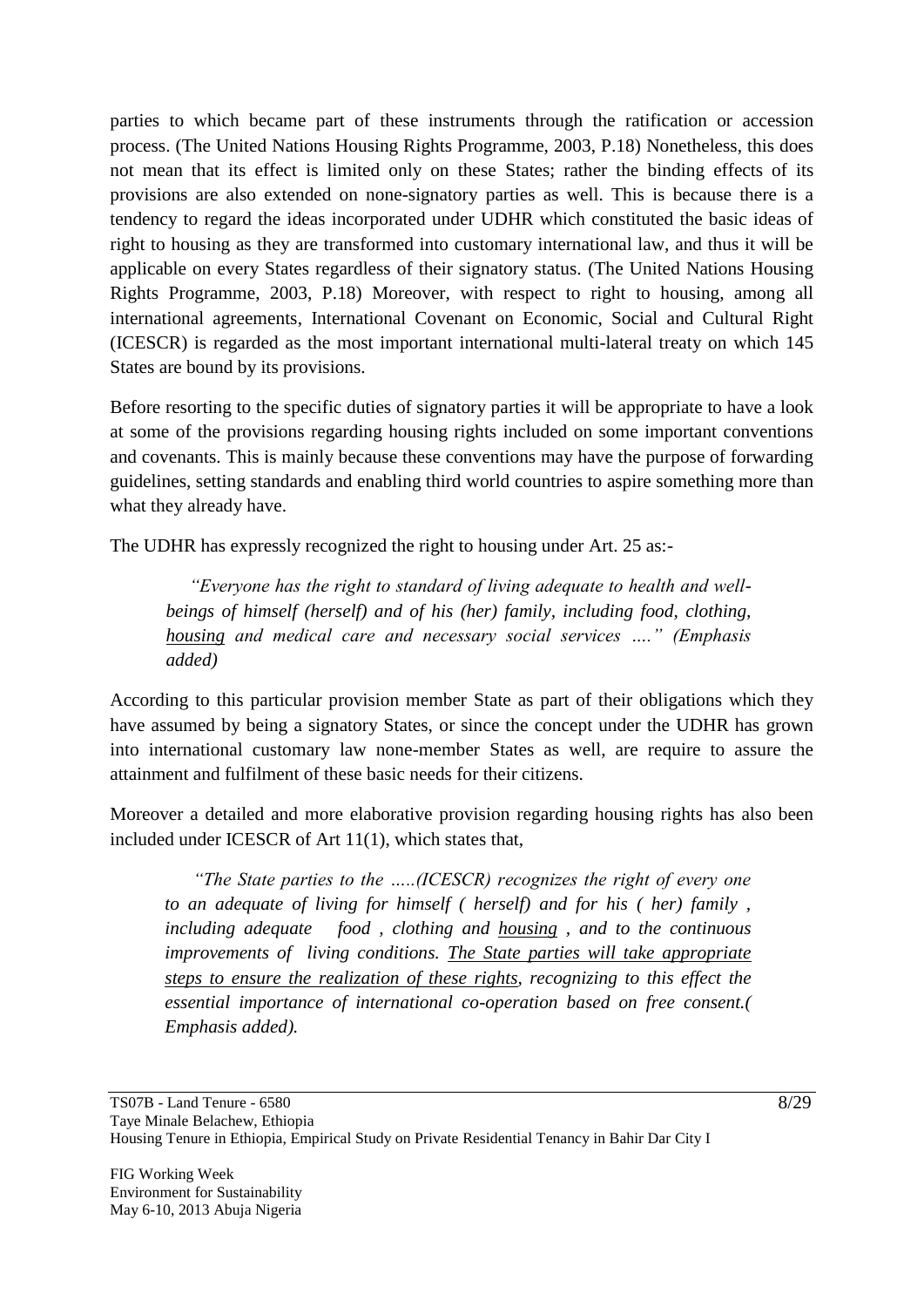Unlike the UDHR which expressly declare that everyone is entitled to the rights to housing and take an implied assumption of State obligation in the realization of such right, ICESCR has clearly stipulated the State parties' obligation that they must take appropriate measures for the realization of these rights and to carry out their international obligations. Therefore, according to this Convention State parties are not only encouraged but they are also required to take all necessary measures towards the fulfilment of their obligations. Moreover, since in some cases the State parties may not have the required technical and financial capability to carry out their obligation the need of international co-operation has also been indicated as a way to realize the fulfilment these basic human needs. Thus any country, with a better financial and technical capacity as a way of manifesting their solidarity to the international community and sharing the pain and difficulties of others they, shall take part even if it is a single drop so long as it has a positive contribution in the realization of the right.

Moreover, in addition to these well known international conventions, there are also other international human right instruments which provide express recognizance to housing rights. Among these instruments, the International Convention on the Elimination of all form of Racial Discrimination of Art.5( e)( iii) in compliance with the fundamental obligations of State parties laid down in Art.2 of this convention, the State parties are required to under take all necessary measure to prohibit and eliminate racial discrimination in all of its forms and to guarantee the right of every one , without discrimination as to race, colour, national or ethical origin to equality before the law and mainly in the enjoyment of the right of housing as it indicated under sub-article e ( iii). Accordingly if any State happens to be a signatory party of this convention it is normally expected and as per the convention is obliged to forbid any kinds of discrimination before their happening and if there is any kinds of discrimination of whatsoever it is required to take all necessary measures to eliminate and expressly outlaw these discriminations.

The International Convention on the Elimination of All forms of discrimination against women has also stipulated under Art.14 ( 2)( h) that the State parties are require to eliminate all kinds of discrimination against women based on their gender and ensure their enjoyment of adequate living condition particularly in relation to housing, sanitation, electricity etc. Moreover, Art. 27(3) of the Convention on the Right of Children states that signatory parties taking into account their own technical and financial capability must provide all necessary material supports for the parents or anyone who is responsible for the child to fulfil adequate shelter.

Based upon the above stated provisions of different conventions it is possible to conclude that the right to housing is a fundamental human right whose realization requires more efforts both from each and every government and co-operation from the international community because its fulfilment will have a great contribution for the enforcement of other basic rights which will be dealt in the subsequent parts.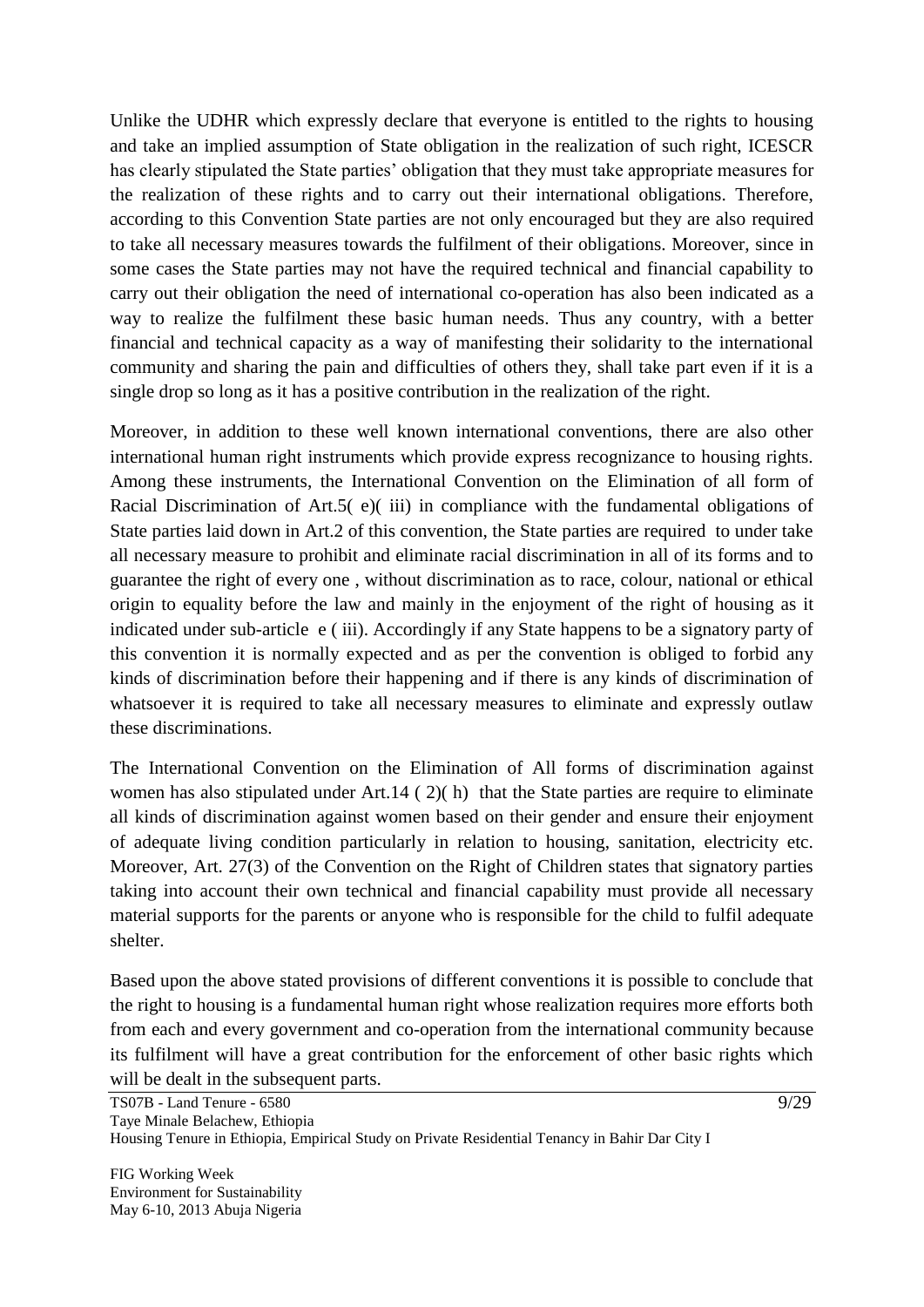According to the Habitat agenda the parties' obligation to respect requires all State parties and their ministries, including all levels of public authority to refrain from carrying out or aiding in any ways or tolerating any practice or policy which may have a determinant effect on individuals" housing rights or diminish their legal status and render them incapable to enforce their right. (The United Nations Housing Rights Programme, 2003, P.27)

Whereas, the obligation to protect housing right has imposed very serious responsibilities on States to take all necessary positive action in order to tackle any possible violation of housing rights. Accordingly the agenda stipulates that:- (The United Nations Housing Rights Programme, 2003, P.27)

 " *….housing right commits the States and its agents to prevent the violation of any individual's right to housing –by not only the State itself , but also individuals, private entities, and other non State actors .Holder of housing right must therefore ,be protected from abuse by land lords, property developers ,land owners or any third party capable of abusing these rights .Where such infringement do occurs public authority should act to preclude further deprivation as well as guaranteeing access to redress including legal and equitable remedies for any infringement caused .Effective measures protecting persons from forced eviction, racial or other form of discrimination, harassment, withdrawal of service or other threats must be established"*

According to the above quoted paragraph State parties are required to eliminate all kinds of violations on individual housing rights irrespective of the fact that the infringement arose due to the acts of governmental authorities or private landlords or any other person who is in a position of breaching this fundamental right. Therefore, the authorities besides being directly involving in the protection of individual right against any possible violations, they are also expected to establish all necessary mechanisms and institutions which will enable all aggrieved parties to bring their claim in order to get possible redresses.

The last State obligation according to the Habitat agenda is the duty to fulfil which encompasses the obligation to facilitate the enforcement of housing rights through promulgating different legislation which gives due recognizance for the full and progressive realization of the right and the obligation to provide an adequate shelter for those who cannot afford to build their own home.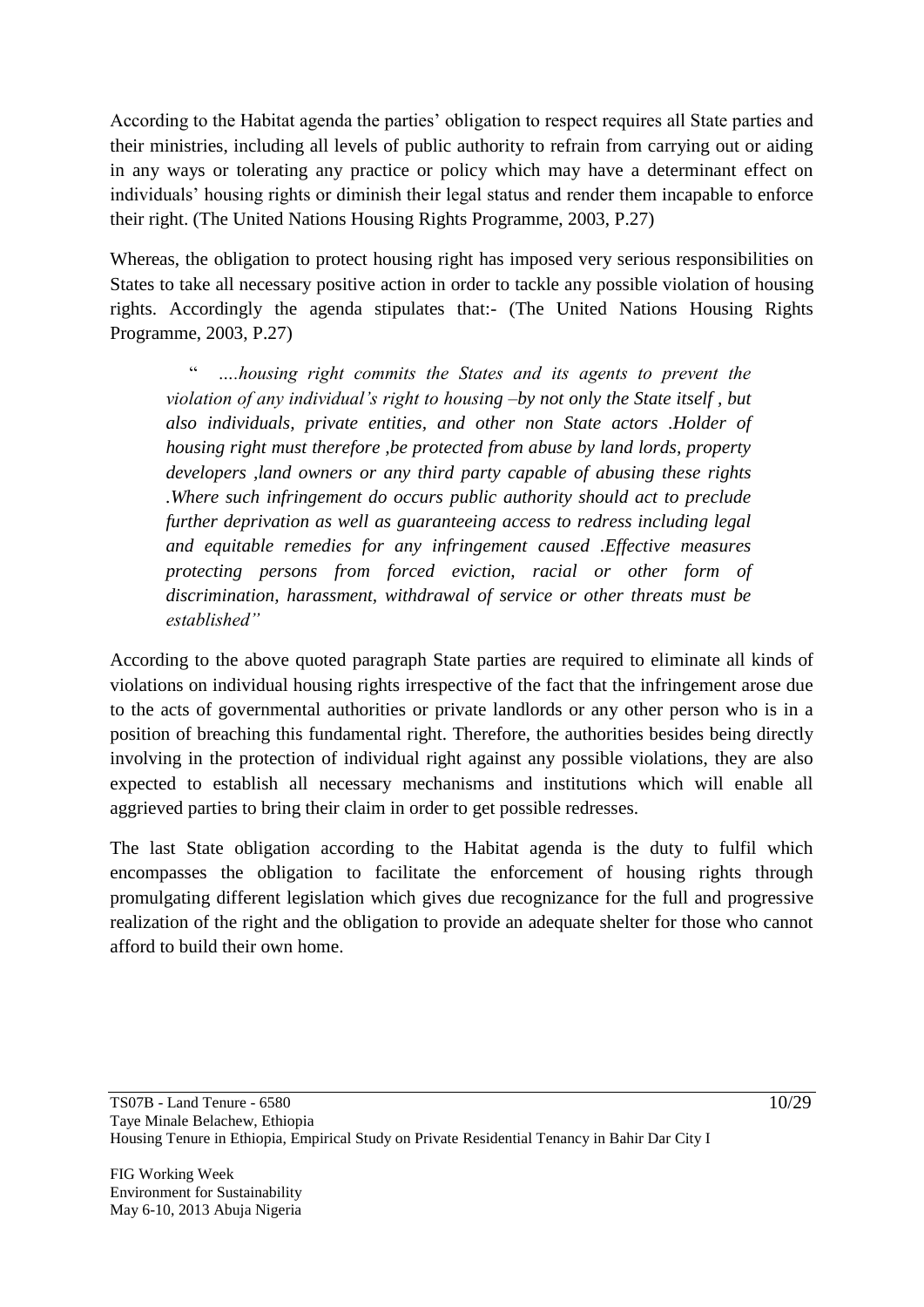## **4. GENERAL OVERVIEW ON ETHIOPIAN HOUSING POLICY**

*"Housing which constitutes a living space with physical structure and basic infrastructure facilities is not only one of the basic necessities but also a right for human being survival". (*www.lth.se/fileadmin/hdm/alumni/papers/sdd2006- 12.pdf)

Therefore, for the fulfilment of this absolute necessity there is always an indispensable need from the concerned governmental authorities to take appropriate measures. These measures could be manifested through providing due and express recognition under domestic legislations and issuing relevant and feasible strategies and policies which will be used as a tool for its full realization.

Accordingly, the Ethiopian housing sector has gone through various up and downs for more than thirty years and such experience can be used as an important input for any kinds of attempt in drafting and implementing feasible and comprehensive housing policy. (Esayas A. P.3)Generally the Ethiopian housing policy can be classified and dealt under three eras, i.e. pre-1975 revolution, during the Derg regime(socialist regime), and the current situation.

The housing provisions in the pre-1975 was characterised as one operating on the free market principle, accordingly landlords were constructing residential houses for tenants and leasing urban land without any kinds of restriction and there was also no limitations imposed by the government on the buying and selling of houses .(Tegegne G/E and Daniel S., 1997, P.117)Even though at the very beginning the then government had no interest of issuing policies and regulating housing sector there was a need for the government to intervene specially in the housing sphere for low income groups this is due to the fact that the existed private rental sector were mainly providing residential houses for medium and high income groups. (Tegegne G/E and Daniel S., 1997, P.117)

This can be best exemplified by the situation existed in Addis Ababa around the year of 1960s.During this period it was estimated that only five percent of its inhabitants owned about 95 percent of the city urban land and 55 percent of the houses in the city were rental houses. (Tegegne G/E and Daniel S., 1997, P.117)Ultimately since there was no national or municipal authority which was able to control the increment in land price or prevent growing speculation, the urban land price increased tremendously which in one way or another forced the majority of urban dwellers to live in a highly crowded place which was built was and owned by few land lords. (Tegegne G/E and Daniel S., 1997, P.117)

However, after the over throw of the Emperial dynasty the military regime has come up with subsequent legislations in conformity with its socialist ideology. The legislations and policies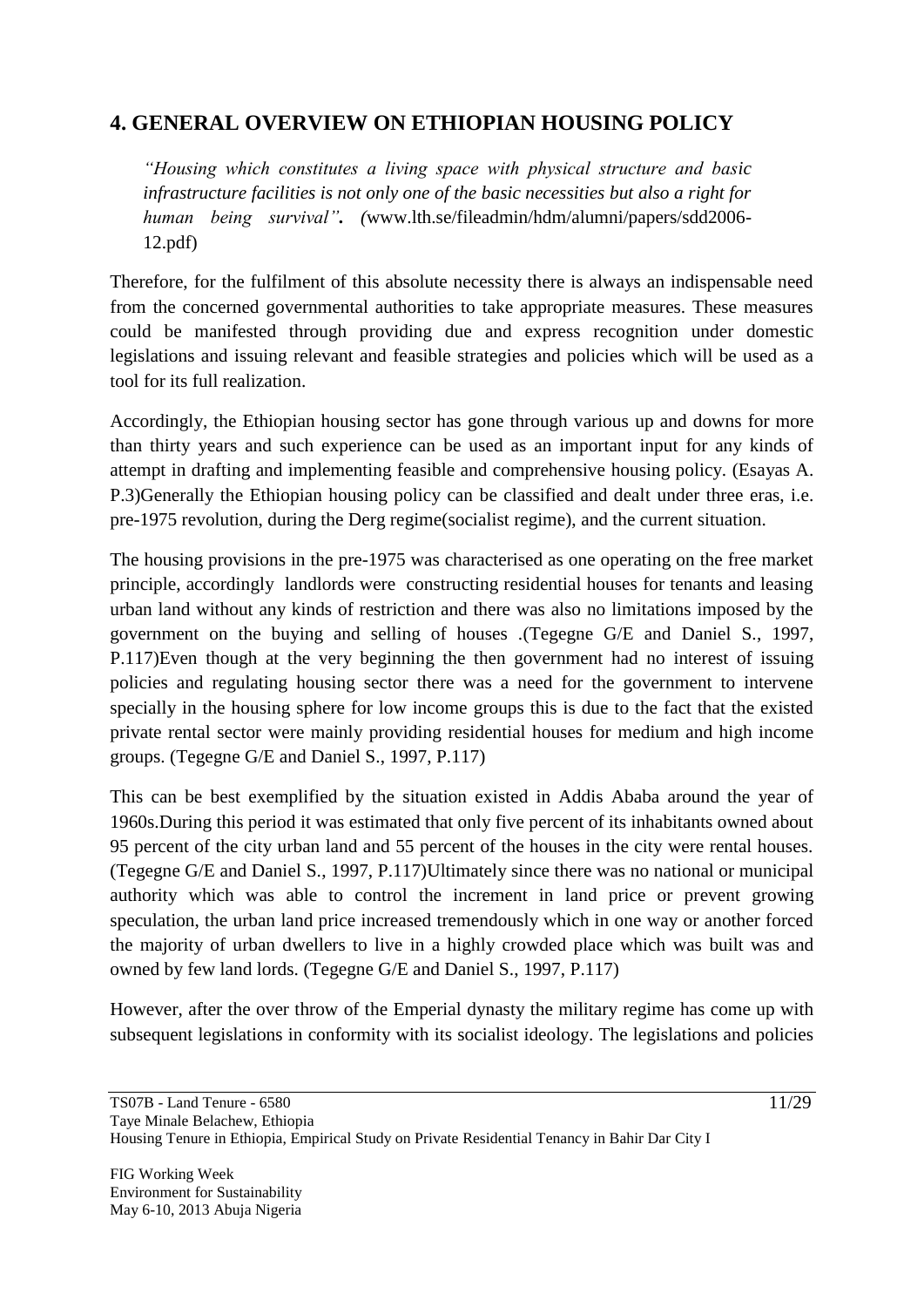adopted by the Derg regime are generally categorized into implicit housing policy issued between 1975 -1986 and explicit housing policy adopted in 1986.

The implicit housing policy of the government had been mainly manifested under Proclamation No.47/1975 and its promulgation was necessitated in order to eradicate the existed vast occupation of urban land by insignificant number of feudal lords, aristocrats, high government officials, and capitalist. The occupation of urban houses which are suitable for different purposes by few individuals and due to the exploitation of the majority of the population through payment of rent for the land lords have also played its part for the enactment of the law. (Proclamation No. 47/1975 preamble, paragraph 2 and 3)In accordance with this proclamation the transitional military regime had nationalized in the name of the public all urban lands and extra houses as per Article 3 and 13 respectively. Consequently since the coming into effect of this proclamation, the role of private rental sector was totally abolished and it was assumed to be performed by the government in general and by the special agencies authorized for this purpose. Moreover the proclamation expressly prohibited as per Article 20(1) the earning of any rental income by individual landlords, and by incorporating different requirements and conditions in the transaction of urban houses the government set a very fertile ground to take control of the housing market in general.

However, even if the government had envisaged under its implicit housing policy to construct houses for low income groups it has done little in this regard because of its financial constraints and sectoral allocation, which were generally biased against the housing sector. In fact let alone to make a significant contribution in the housing stock the government was even unable to maintain the houses that had been nationalized from individual owners. (Tegegne G/E and Daniel S.,1997, P.119)

Before the government came up with its first explicit housing policy in the year of 1986, it had issued a directive around the year of 1984 to ban all kinds of urban land allocation all over the country until a national housing policy would be formulated in light of its socialist ideology. Following the issuance of the directive and until the promulgation of Proc. No.92/1986, no new residential houses were built and such decision of the government has exacerbated existed housing shortage. (Tegegne G/E and Daniel S., 1997, P.120)

Nonetheless, in 1986 the government issued a policy which was regarded as the first housing policy of the country. The main target of this housing policy was to standardize the building code and to make the existing housing stock more effective by using different mechanisms. Solomon (M.(Dr.) and Ruth M.L.,2004, P.12)Thus in order to achieve the crucial objectives of the proclamation the government has enshrined three important mechanisms to be employed. The first mechanism was through stating a housing standard in terms of the required plot size and housing space. Promoting housing co-operatives through providing credits with less interest rates and prioritizing them in assignment of land were also used as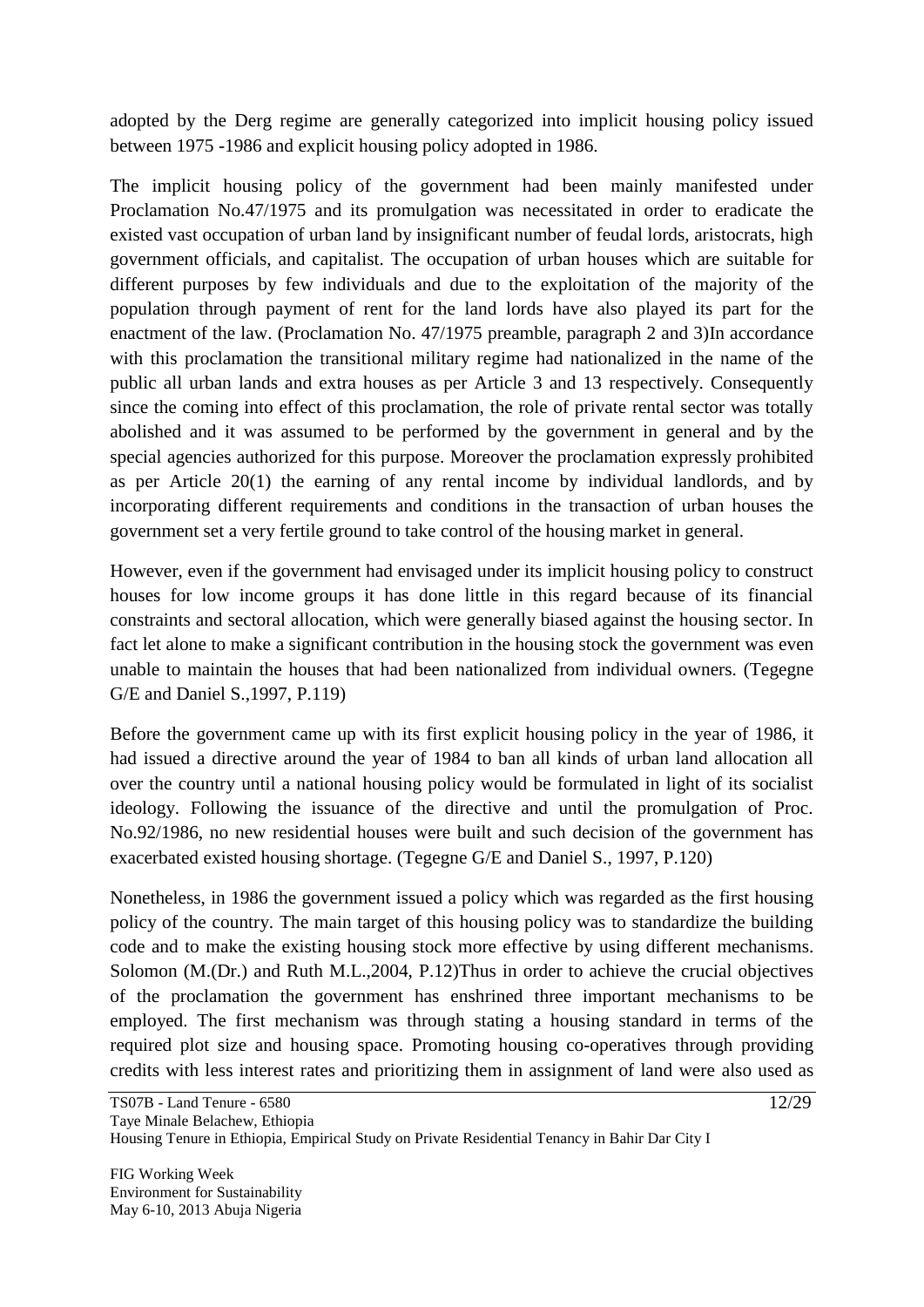the second tool for implementing the explicit housing policy. Thirdly, a very surprising measure has also been taken in contrary to what has been incorporated under pro. No.47/1975, that sub-letting was made official and it was even encouraged to alleviate the existed acute shortage of residential houses.

Nonetheless, it is possible to deduce that given the existed housing shortage the socialist regime has contributed very little in the realization of housing rights in Ethiopia, and has performed nothing in defining and setting the rights and duties of the tenant and the landlord even at the time when it gave permission for sub-letting.

After the overthrow of the socialist regime and following the coming into power of the existing ruling government, during its transitional period it has introduced a market oriented economic system of which residential housing development was part of it. (Esayas A., P.2)This was actually a fundamental transition from centralized to free market system and the government has in conformity with its new economic orientation introduced a land lease Pro.No.80/1986 which was intended to regulate among others the right to possess land so as to build houses for residential as well as rental purposes. According to requirements of this proclamation any person is an Ethiopian Citizen may lease urban land on bid- bases and the durations of urban land possession also made to be different according to the types of services and the maximum period is set to be 99 years for plots of land allotted for building residential dwellings. (Esayas A. P.3)

Though now it is more than twenty years since the government came into power, however except its recently developing constructions of condominiums for low income groups there is no any significant attempts or improvements especially in terms of promulgating necessary legislations, issuing feasible housing policy and strategies and establishing appropriate institutions particularly for the sake of regulating the private rental sector.

## **5. HOUSING TENURE IN ETHIOPIA**

## **5.1. Back grounds of Tenure**

Countries around the world regardless of their economic status whether they are poor, rich or in transition exhibit a remarkable range of forms of housing tenure. (Turner B.,and et al,2005,P.4) Housing tenure is mainly conceived as an arrangement under which the household occupied its living quarters and it has an enormous implication on the nature of the housing policy and programmes for housing development. (Tadesse G/ G., 2000, P. 8)The housing tenure type also manifests various kinds of rights entrusted to the occupier and his specific obligations.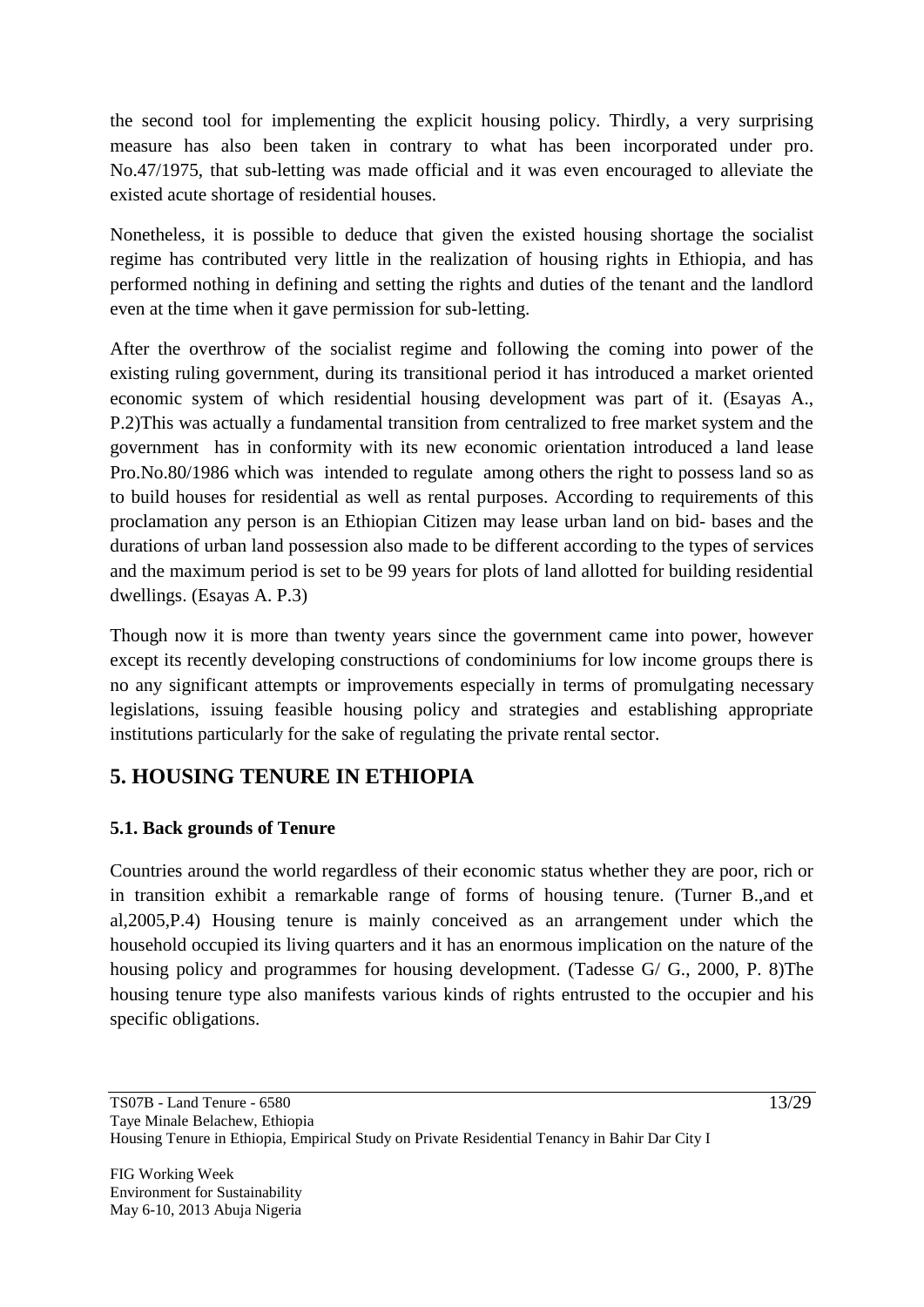The issue of tenure, specifically the security of tenure was a long time concern, and currently due to its multi-dimensional impact on individual rights or economic development it is becoming a significant issue mainly due to influential polemics of Hernando De Soto. (Turner B., and et al, 2005, P.4) Moreover, the issue of housing tenure is recently given a very strong emphasis which makes it part of the United Nations Millennium Development Goals in relation to urban development.

According to the authoritative interpretation of the provisions under the Economic, Social and Cultural right, by which the State parties will be bound, given under General comment No. 4 it is understood as:- (United Nations Housing Rights Programme, 2003, P.59)

*"….tenure takes a variety of forms, including rental (public and private) accommodation, cooperative housing, lease, owner occupation, emergency housing and informal settlement, including occupation of land or property."*

According to the committee's interpretation of tenure, regardless of who build the house and how it is occupied, the arrangement of the occupation of the dwelling in which someone is residing is considered as tenure. Therefore, tenure mainly refers to rental houses, which could be rented from the government or from individual landlords or real estate developers and owner occupied dwelling. It also refers to co-operative houses in which individuals will exercise ownership rights over their units but they build their living quarter along with other individuals. Generally, after the committee underlined that all persons must live in their dwelling with an adequate security of tenure which ultimately guarantee them to get legal protection against forced eviction, harassment and any other threats, and it strongly required signatory parties to provide all necessary protections regardless of the type of tenure. (United Nations Housing Rights Programme, 2003, P.59)

The most important reason for imposing such kinds of very stringent obligations on State parties is that there are various factors which attributed for insecurity of tenure, among other inefficient legal and regulatory system, excessive land regulations, gender discrimination, corruption and the lack of political will, etc.(www.housing-the-urbanpoor.net/Docs/QG\_origpapers/RentalHousing.pdf) However, it is believed that all these factors can be properly tackled by the positive action of the government, and it will ultimately result in the protection of individuals housing rights since security of tenure is its main component.

### **5.2. Governmental Tenure**

Before coming into power of the military administration, during the Emperial regime the housing sector was entirely dominated by the private sector who build their own house as well as for rental purposes. And this period is mainly known by the absence or minimal government involvement in the housing sector. However, when the Derg regime held power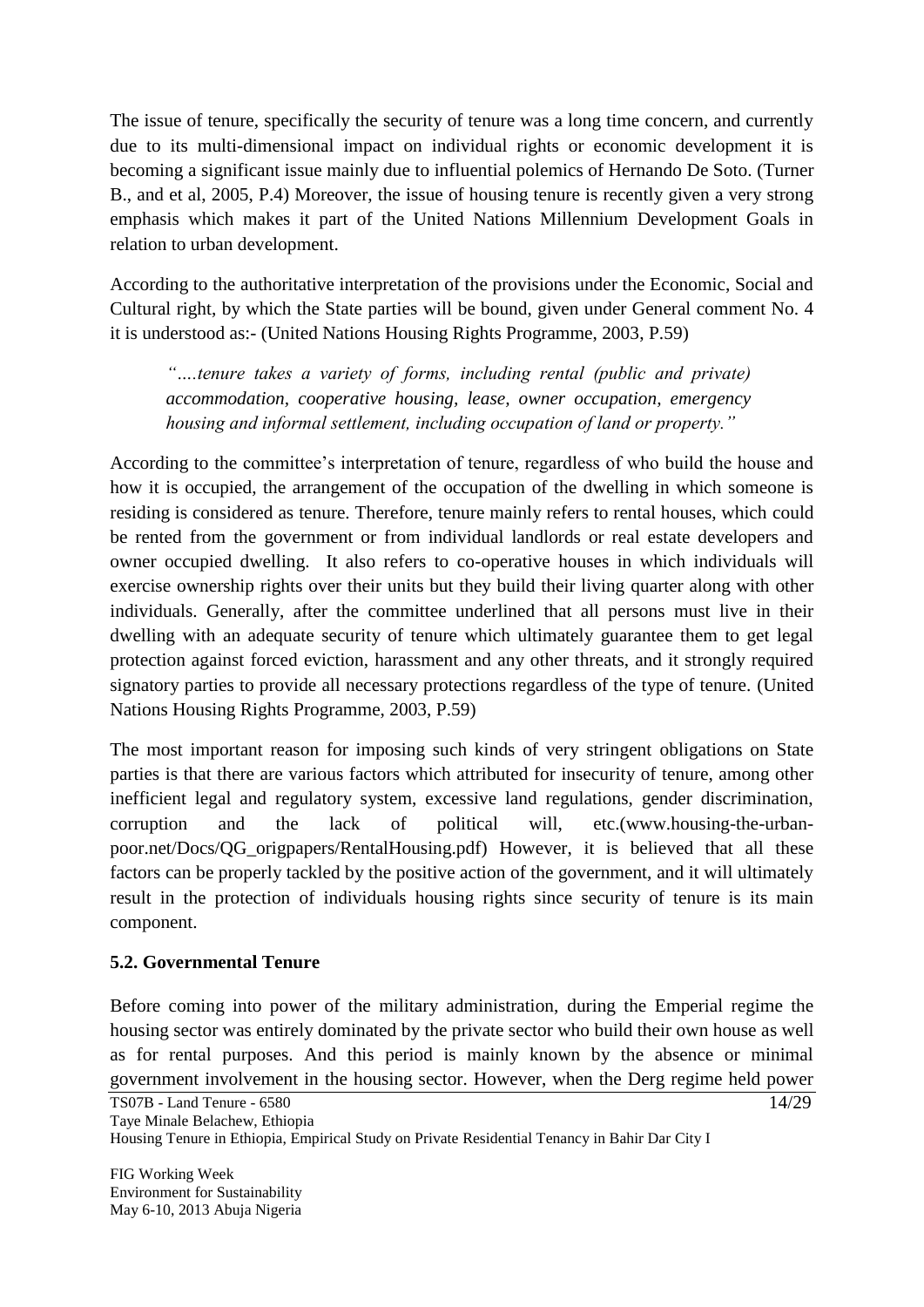the previous trend has been dramatically changed following the introduction of Proc.No.47/1975 which totally abandoned the private rental sector and entirely replaced by the public sector. According to its clear manifestations stated under the preambles of the proclamation of all extra-houses owned by any person was be nationalized for the sake of the public good.

It is mainly after the nationalization of privately owned extra-houses that the governments' role in the housing sector became so apparent. After the government made a sort of classification based on the amount of rent to be paid it gave the mandate to administer these nationalized houses for the Administration of Rental houses ( AARH) and the co-operative societies of urban dwellers or "Kebeles".

According to their responsibility specified under the proclamation these governmental agencies besides collecting rent they were also required to maintain the existing dwellings, and build additional houses to increase the role of the government on the housing stock. However, as per the extensive researches conducted by different scholars due to age and lack of proper maintenance, the physical condition of most houses especially those under "kebele" administration are very bad. (Tadesse G/E., 2000, P.9)The main reason behind such failure is due to the disproportional amount of collected rent and the huge financial requirements for maintenance. Even though AARH is more financially capable and allowed to build houses, the agency is not carrying out its responsibility and it is mainly focusing on the administration and maintaining of existing houses and collecting rents. (http/www.agh.gov.et/aboutusnext.htm)

After the overthrow of the military regime, the existing government has issued an amendment proclamation No.133/1998 which made some modifications on its preceding proclamation. Basically the public sector or the governmental tenure had a significant contribution in filling the gap and alleviating the housing problems especially for the low income groups.

## **5.3. Private Tenure**

The other most important housing tenure in Ethiopia is the private sector which includes owning and living in one"s own house, or to have ownership right over the house build by either the real estate developers or co-operative associations and the growing rental tenure by private land lords.

The owner occupied tenure is actually by far the main and the most dominant housing type in Ethiopia. However, following the enactment of proc. No. 92/1986 which made sub-letting of privately owned residential houses official, private rental housing has become one of the major rental house supplier since 1986. (Tadesse G/E., 2000, P. 9)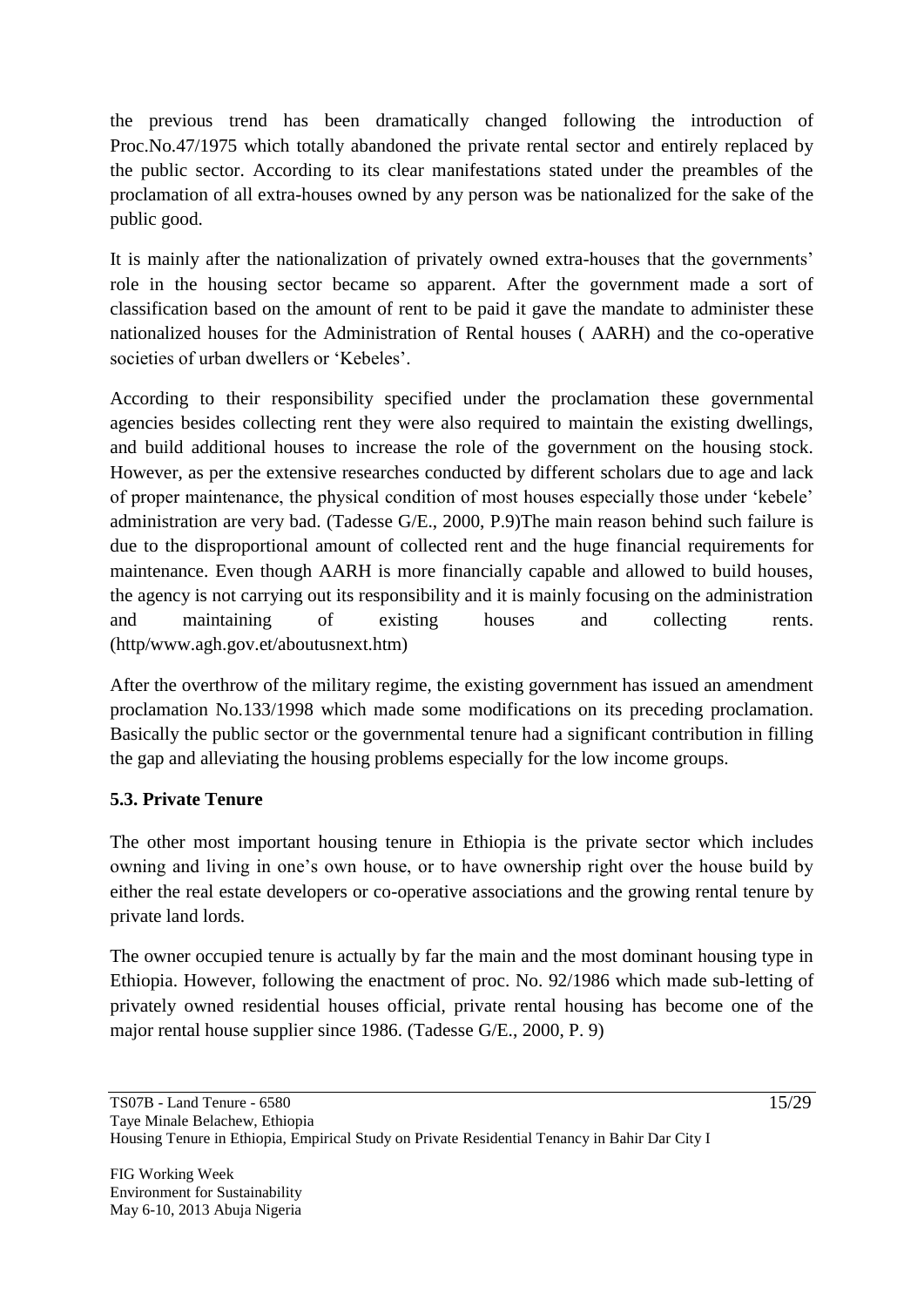Therefore, the rental tenure from private landlords is not a newly introduces phenomena in Ethiopian housing sector, because it is just the restoration of what existed during the Emperial period but suspended by the Derg. Despite the fact that there could be different reasons, the primary motive for the land lord to construct and rent residential units is to earn money. This private rental sector has different forms. Some landlords built service quarters adjacent to their own house usually for rental purpose and they live in the main house, and this is the dominant rental type in Bahir Dar city. However, others may rent the main house and live in the service quarter. But in both cases both the landlords and tenants are normally required to live within the same compound and share different kinds utilities and facilities including toilet, bathroom, kitchen etc. Moreover, some land lords may also become both lessor and tenant at a time, in that they may entirely rent their houses for a higher price and become a landlord, and live in another place renting a house at a lower price and become a tenant. (Tadesse G/E., 2000, P.9)

Even though, they are constructing villas, apartments and other type of houses either for sale or rental purpose for those higher income earning groups, the share of the real Estate developers in the Ethiopian especially in Bahir Dar housing sector is trivial. It is mainly because this housing sector is generally inaccessible by the majority who are categorized under low income groups and directly victimized by shortage of housing.

The Ethiopian housing tenure type could be generally classified as rental and ownership. In the rental tenure type the dwellers may rent their living quarter either from governmentally owned houses through "Kebeles" or AARH or private land lords or from real estate developers. Whereas the owner ship tenure is basically besides building one"s own house it could be obtained through buying built houses from real estate developers, by becoming a member of a co-operative association or to buy condominium units from the government.

## **6. EMPIRICAL RESULTS**

The questioner distributed to Tenants and Land lord are comprised of different kinds of issues which has the target of collecting related and relevant information in relation to the objectives of the paper. In order to provide a clear picture of their response towards those questions the writer has converted the number of respondents into percentage.

## **I) Requirements of Forms**

Even though the way they were enquired has different modes, one of the primary issues which is needed to be addressed by the respondents is how they have concluded their tenancy agreements i.e. whether it is in written or oral form. As it is stated under Art.2946 (1) of the civil code of Ethiopia the municipality is mandated to prepare a model written contract for the lease of a house or a flat which will be used by those land lords who are residing within the municipal territory and renting their house as a bench mark. The same provision under its sub-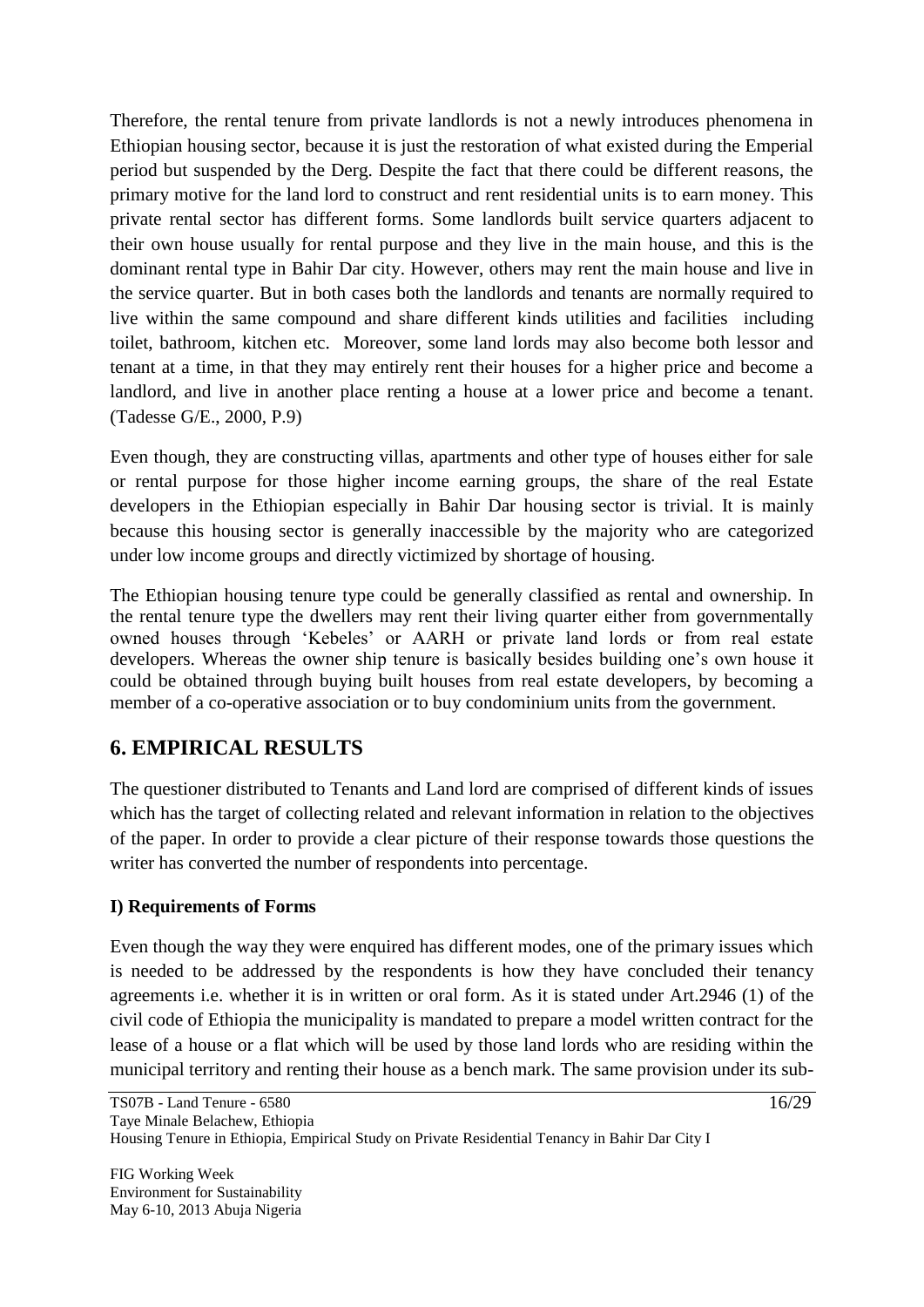section (3) also allows contracting parties to depart from the terms of the model contract so longs as they have expressly stipulated such otherwise agreement. This provision somehow indicates that contracts for a lease of a house need to be concluded in written forms. Nonetheless, the proof of the existence of tenancy contracts as per Art. 2898 could be made either through a written instrument or an admission made by the adversary or by oath taken in the court. This indicates that in the absence of a written lease agreement, and if a dispute arose as to the existence of the lease contract let alone those specific issues it will be left to the adversary party either to admit or deny up on oath. Thus this shows that it will be more appropriate to conclude tenancy contracts using written forms.

However, according to the collected data 94.9 percents of tenants have responded that they have concluded their lease contract in oral forms. Likewise 65.2 percents of land lord have also stated that they prefer to conclude their lease agreement in oral forms. Moreover, 80.5 percents of tenants have also responded that they have never concluded tenancy contract in written forms. Thus this shows that a written form of agreement is not what practically accustomed in Bahir Dar Town.

However, there is a need to assess some of those possible reasons in connection with this outcome of why significant numbers of tenants have concluded their agreement in oral forms and why considerable numbers of land lords prefer to conclude tenancy contract in the same form. Obviously as it is rightly pointed out by different scholars concluding tenancy agreement in written form will have a multiple importance for the contracting parties. Especially such importance of written form is significantly observed in light of protecting the rights of the tenant. Therefore, one of the main significance of the written form is that it will provide security of tenure for the tenant. This is because if the rights and responsibilities of the contracting parties are clearly defined it will enable the tenant to claim for the enforcement of such rights and stand against any possible violations by the land lord. More over the written form may also reduce if not avoid the existing vague relationships of tenants and land lord and reduce the unlimited discretionary power of the latter.

Moreover, what will be the possible rationales for the land lords to prefer oral form rather than written forms of lease contract? Is it because the municipality has failed to carry out its responsibility of preparing a model contract as per the provisions of the civil code, or is it because the land lords do not know how to prepare written lease contract at least by including the general conditions or is it more convenient for the land lords to conclude in oral forms so that they can do whatever they want whenever they wish and ultimately tenants will resort to other options than to claim their rights. Different kinds of possibilities could be identified in relation to such preference of the land lord. Normally in tenancy contract it is the lessor who proposes the forms of their agreement. This indicates that if the municipality has some involvement in drafting written lease contract in accordance with its legitimate power and of course its responsibility and demands the lessor to use this draft as a bench mark in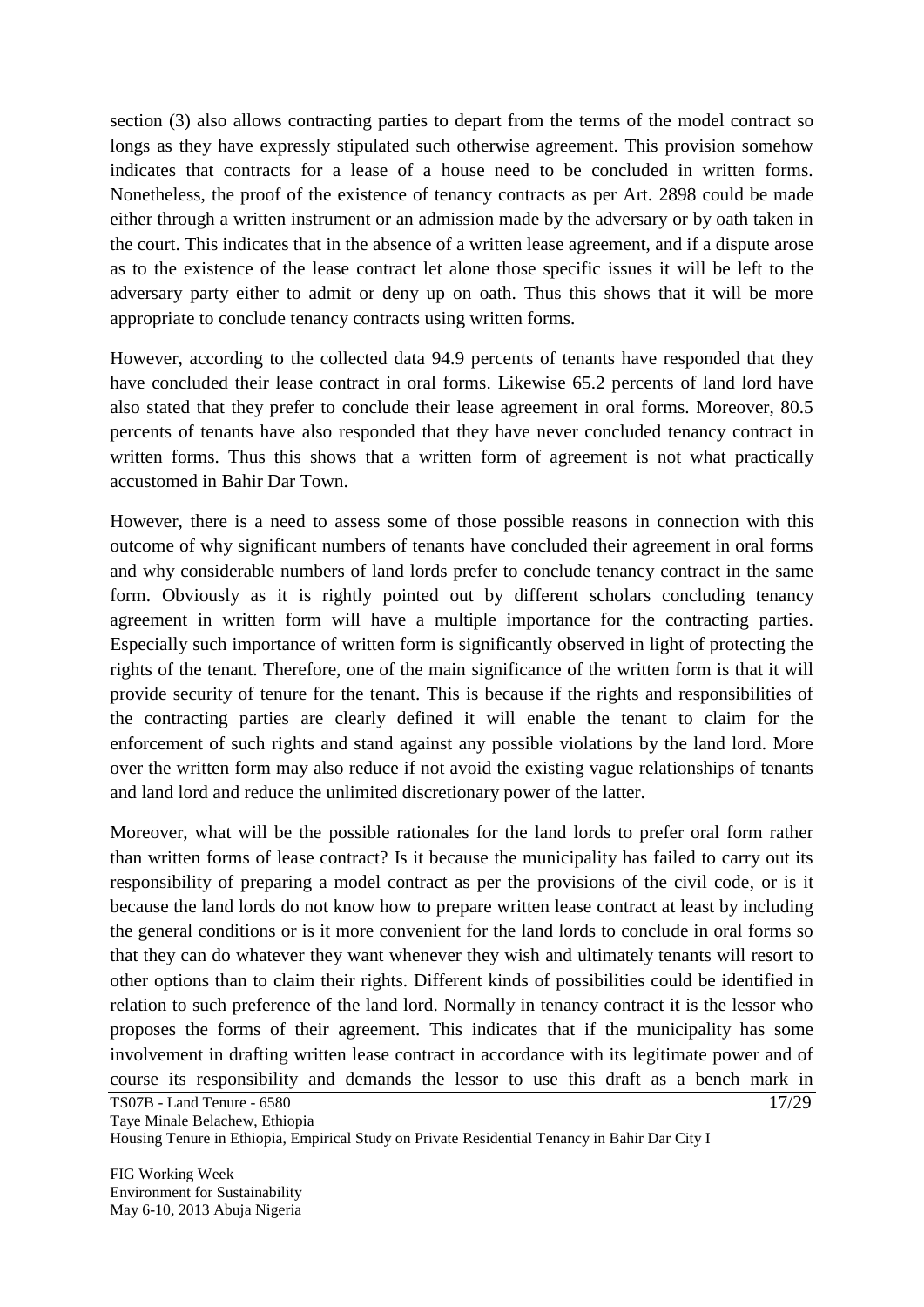concluding a lease agreement there will be a chance to clearly stipulate as to how they will govern their relationships through specifically stating all those necessary terms and conditions of their agreement. Given the significance of written lease contract tenants" refusal to such form is generally presumed to be very minimal.

## **II) Habitability and Repairs**

The other important information which is collected from both tenant and land lord is whether the rental unit fulfils certain basic standards of housing or utilities and the issues of repair. Of course within the given overall economic situation of the country it will be more unrealistic to demand the rental units to meet some modern standards and equipped with fancy accessories. Nonetheless, taking into account the rights of every individual to have adequate housing which will assure their dignity, the rental dwelling units are normally required to meet certain basic standards to fit for human habitation irrespective of the general economic problem of the country or tenants economic status. Accordingly both land lords and tenants were inquired whether the house they have rented and residing in respectively contains proper toilet, bath room, utilities like drinking water and electricity, water drainage system, kitchen and sufficient floor space.

To begin with among the respondents 59.5 percent of them have asserted that the dwelling unit they have rented only consists of a single room and 28.3 percent of them say they have rented two rooms. Tenants have also asked whether they think the house they are living in fulfils the minimum standards of housing and 55.8 percent of them have stated that it does not meet such standard and the remaining have answered affirmatively. In relation to their response on the inquiry whether the rental unit fulfils those conditions or utilities, the data show almost a similar response from both groups of respondents. According to the empirical result both the land lord and tenants have indicated that the rental unit fulfils proper toilet and utilities, like drinking water and electricity but they have indicated that the rental unit is not connected with the drainage system.

With regard to the fulfilment of other conditions their response is somehow different in that 56.5 percents of land lords have stated that the house they are renting has a proper bath room, whereas it is only 20.8 percents of tenants that have agreed to this effect. The same different answer also goes to the issue of kitchen and sufficient floor space of the rental unit. Accordingly 69.6 percent and 73.9 percents of lessor have asserted that their rental unit has a proper kitchen and sufficient floor space respectively. On the other side 41.6 percent and 38.9 percent of tenants have agreed that the house they are renting have a proper toilet and sufficient floor space. Generally as it has been indicated above the majority of tenants do have the opinion that the rental unit does not meet with the minimum housing standard and the empirical result show that they have also a low opinion as to the fulfilments of those basic conditions. But the writer wants to leave these different opinions of the land lord and tenants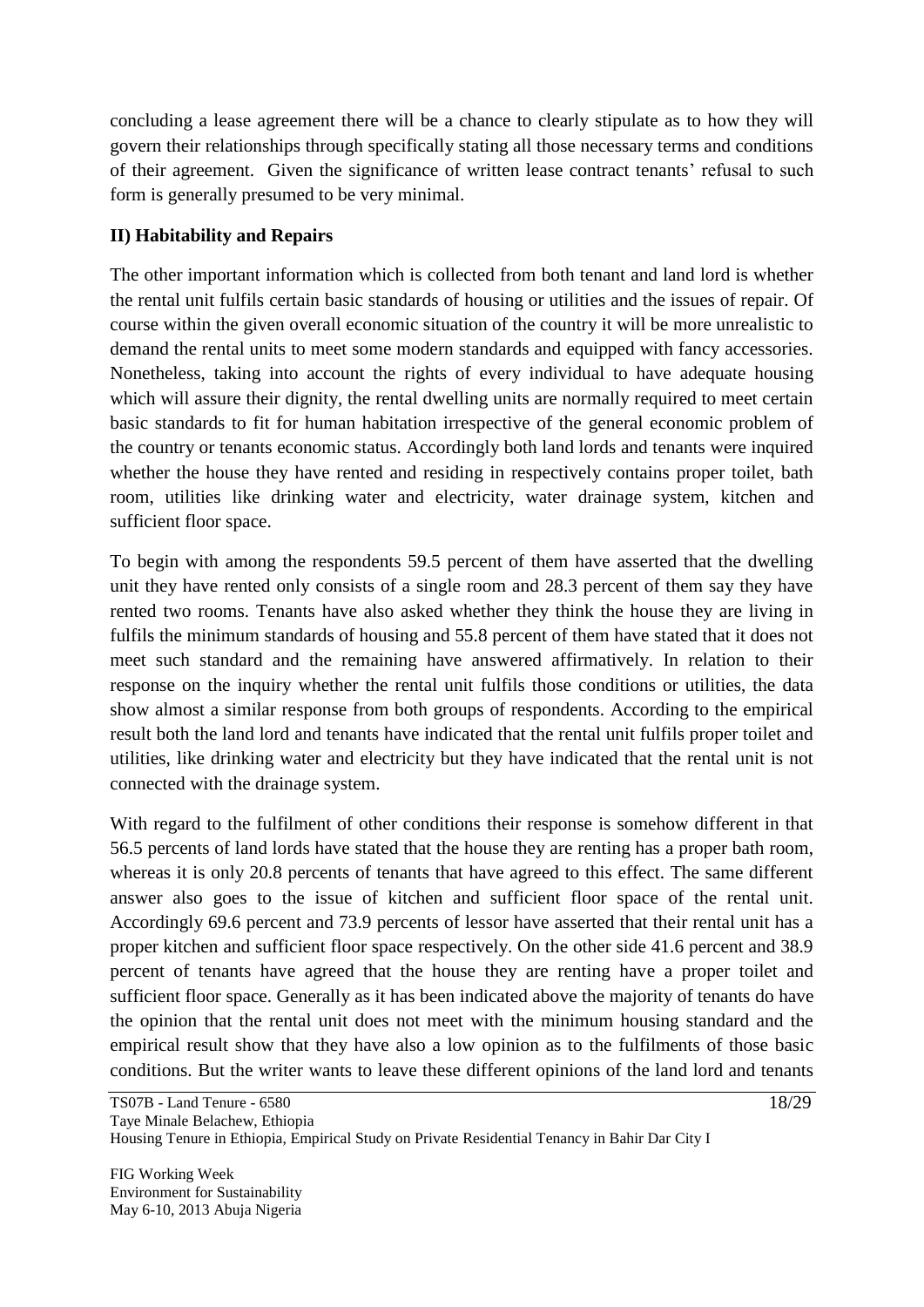under a big question mark as to why they hold a diverse view on the fulfilment or otherwise of those conditions, is it because of the existence of different perception as to what should be fulfilled or the land lords think that what they already put in the dwelling unit is sufficient for the tenant to live in or tenants" expectation is unrealistic within the given situation.

The other matter which is going to be addressed by this paper is the issue of repairs. In relation to the issue of repair both contracting parties do have their own responsibilities of making repairs. Thus unless the repair which is incumbent upon the lessee is necessitated due to the old age of the immovable or force majeure or agreed otherwise with the lessor to avoid such responsibility, the tenant will be accountable to conduct repairs necessary to the door, windows, floor board, tiling, taps and water drains and works of cleaning and maintenance which become necessary due to the enjoyment of the thing. (Article 2954 and Article 2955 of the Civil Code of Ethiopia)

However, the information collected from tenant shows 64.5 percents of them have stated that necessary repairs on electric cable, water pipe, door and window and painting the wall is the responsibility of the land lord and 6.6 percent of them agreed that it the duty of the tenant. The remaining lessees have stated that it is a joint responsibility of the contracting parties. The data collected from the land lords have also shown almost the same result, in that 52.2, 91.3, 73.9 percent of them have stated that painting the wall, repairs on water pipes and electricity cables, and repair on windows and doors respectively are their responsibilities. Thus this almost similar outcomes of the study on the issue of repair indicates that either such responsibilities are customarily or normally regarded as the duty of the lessor or the contracting parties have concluded otherwise agreement using the permissive provision of Art.2954(1) of the civil code. Nonetheless, the researcher have some doubts on how in the existence of an express provision of the law and in the absence of written contract which may evident the existence of otherwise agreement, the claimant specially the tenant will prove that it is the responsibility of the land lord.

## **III) Determining amount of Rent and Making Increments**

The other most important issue in the private residential tenancy is the issue of rent, i.e. as how it is determined, possible attributable factors for its increment, how much and how frequently the land lord may increase on their initially agreement and what possible remedies are available for both parties in case of dispute etc. In fact the issue of rent may be one of those crucial matters which stand first in troubling every tenant.

Depending on what is provided under Art.2950 of the civil code the amount of rent is left to be determined by the free will of the contracting parties. Pursuant to the intention of this provision it is generally presumed that both the land lord and the tenant will take part in the process of determining the amount of rent, and when and how it is going to be paid.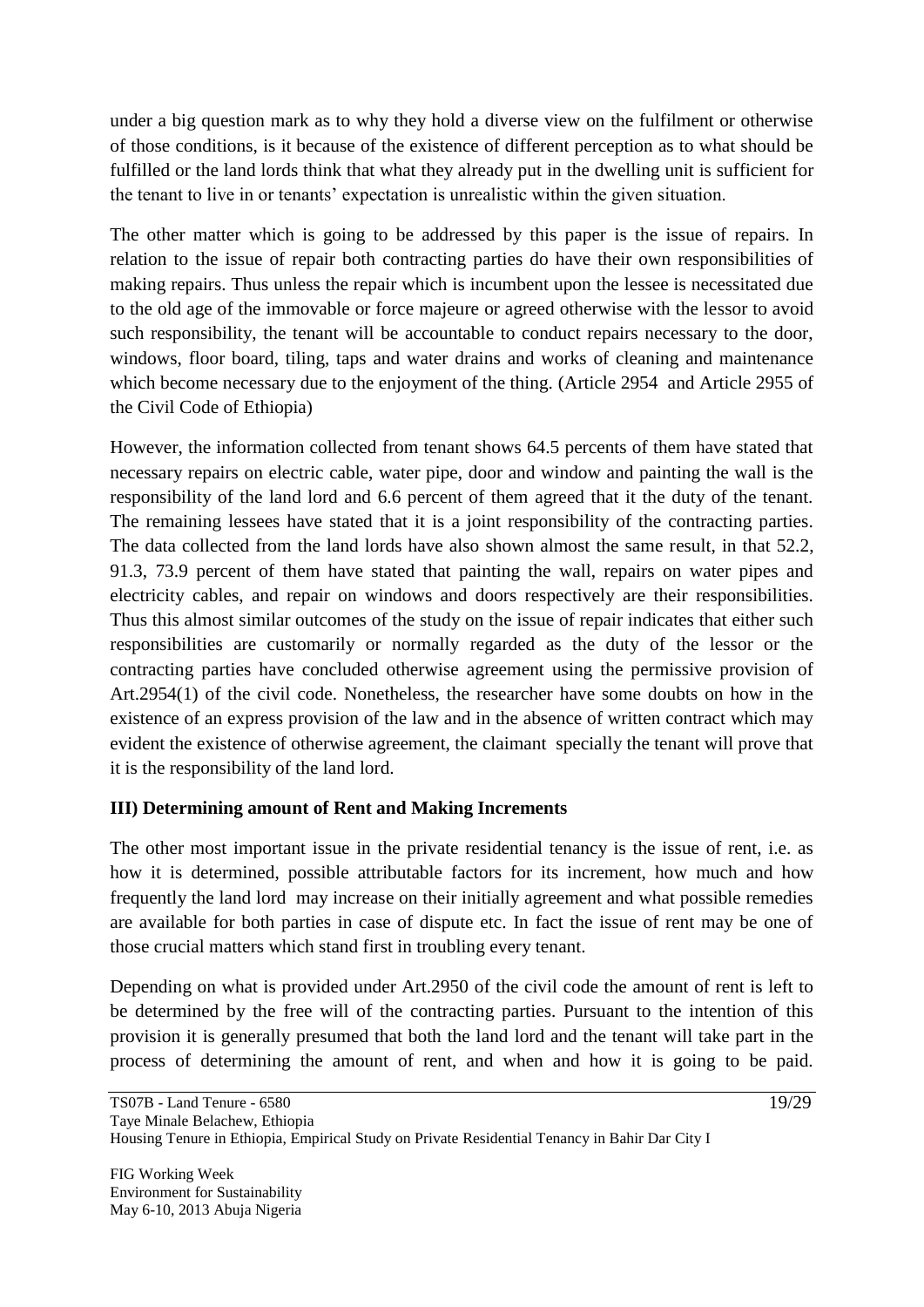Nonetheless, the data collected from landlords and tenants manifests that what practically existing is different from such presumption. In that 65.2 percents of landlords have stated that for the house they are renting they normally determine the rent in advance before even a potential tenant comes and 51.9 percent of tenants have also declared that the rent they are paying is fixed by their land lord without their involvement of whatsoever. This result basically indicate that in relation to the amount of rent the lessor offers his house for the lessee on a take it or leave it basis and he may not be ready for any possible counter offers.

With regard to the amount of rent, according to the collected data 59.2 percent of tenants think that the amount of rent they are paying is not appropriate. Moreover as a way of tackling such unjustifiable amount of rent they suggested different way out. Among these respondent 88.5 percent of them suggest that the government should directly involve in controlling the amount of rent and 20 percent tenants have also suggested that landlords should reduce the amount by their own initiative. Others have also stated that tenants must organize and protect their interest.

In the Civil Code of Ethiopia which is a pertinent governing law in regulating residential tenancy there is no provision which deals with the issues of rent increment. Therefore, in the existing situation there are no guidelines as to how and when the rent could be increased by the land lord. Among the respondents 53.2 percent of tenants have asserted that they have experienced unjust increment of rent. Among these respondents 61 percent of them have refused the payment of the increased amount however, in case of such refusal the reactions of the lessor were very serious. Accordingly 72 percent of tenants have indicated that majority of land lords mainly resort to provide notice of termination, other prefer to end the lease agreement without providing prior notice and/or rest cut utilities and others chose to harass tenant as way of retaliation and either to make him pay the increased amount or to indirectly force him to leave the premise. However, none of the respondents have asserted that they have been sued in the court. This may show that in case when the increased amount of rent is rejected by the tenant taking the case to the court is either not a convenient place for land lords or the increased amount is generally unjust.

The writer has also attempted to assess the facts on the side of the land lords as to their reasons to increase the amount of rent, and whether they will have discussions with tenants before the increased amount of rent gets effect or provide an advance notice for tenant . According to the collected data 95 percent of the respondents have claimed that they will make discussions with tenants when they are intending to increase the rent .Moreover 80.9 percent of the respondents have also stated that they always provide an advance notice of such increments and 14.3 percent of them provide such notice occasionally. However, if the tenant did not agree with such increment 52.2 percent of lessor have stated that they will directly or indirectly force the tenant to leave the dwelling unit and 13 percent of them claim that they will institute a case in the court either to evict the tenant or make them increase the rent.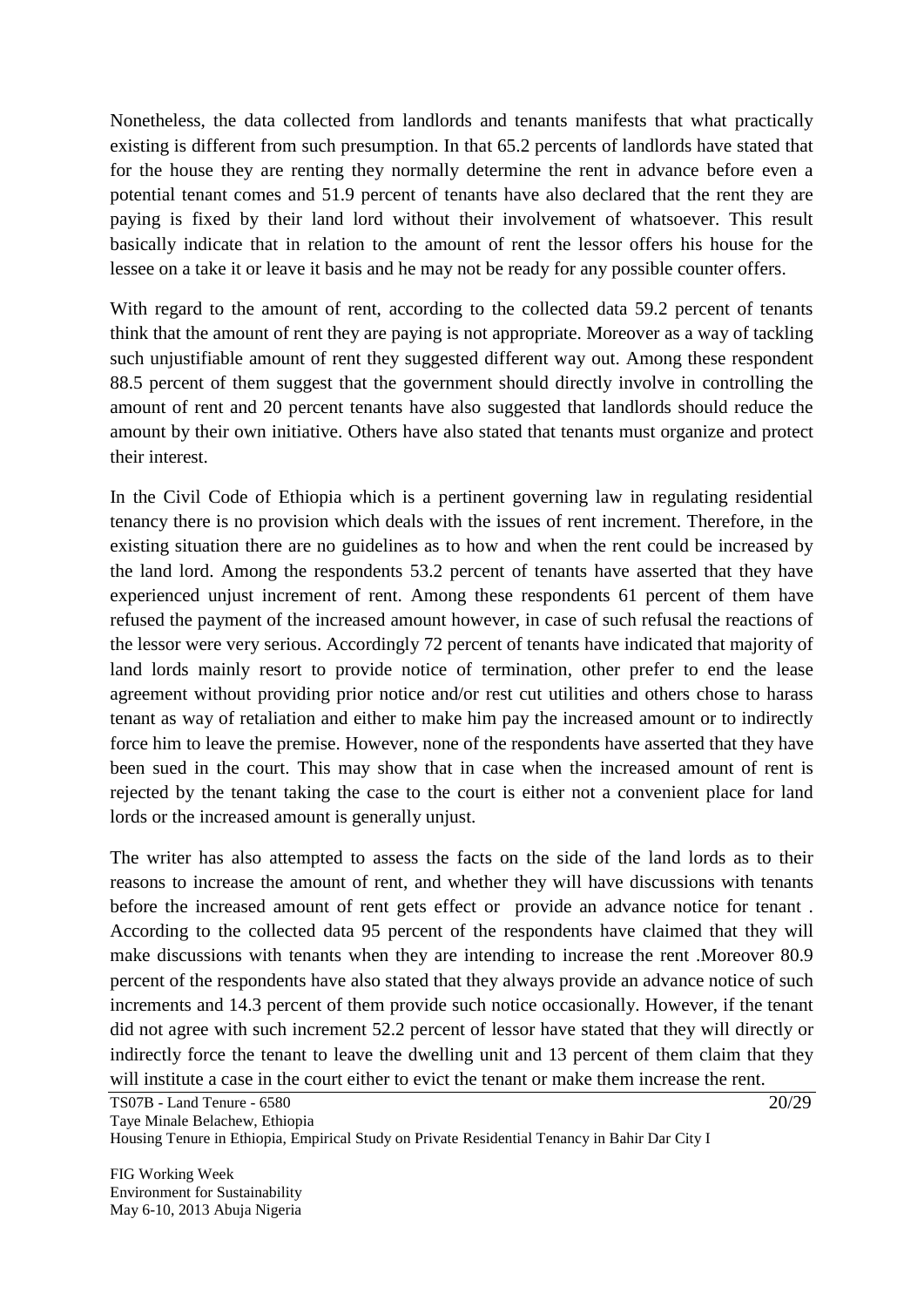With regard to the advance notice 70 percent of land lords have stated that they provide 30 days of notice regardless of the length of the lease contract or how long tenant have stayed the rental unit. According to their response 65.2 percents of landlords claimed that the increment of the rent is directly attributable to the existing escalation of living standards. Others have also stated that the increasing amount of fees paid for utilities and construction material have their own part in the increasing the rent. In fact it only 17.4 percents of land lords believe that the increasing number of potential tenants or demands for rental houisng is the cause for making increments of rent.

### **IV) Restrictions and Illicit Acts on Individuals Rights**

The other most important concern in the private residential tenancy which might be the point of contest between the contracting parties is the nature and extents of restrictions and the violation of fundaments rights of tenants like the right to quite enjoyments of the premise etc. According to the collected data 68.1 percents of tenants have answered affirmatively that they are subject to different kinds of restrictions imposed by the land lord. Out of those respondents 87.8 percent of them claim that they are only allowed to enter in the rental premise before 10:00 pm, and of course if they came after this time is lapsed the choice they have is either to jump over the fence which certainly disappoint the lessor or to have a shelter in their relatives house or to get exposed to another expense by renting hotel room. Among those respondents 30.6 percent of them claimed that they face limitation on the use of water and electric power and 28.6 percent of them on the number of guests and how long they stay in the rental unit. The information gathered from land lords also manifests the existences of these restrictions in the private residential tenancy.

For the questions which targeted to assess whether or not the rights of privacy and quite enjoyment of tenant is violated by the land lord, 73.3 percents of tenants have answered affirmatively that their rights have been infringed by the lessor. Among these respondents 70 percents of them claim that they have encountered undignified harassments and serious inconveniences and 25 percent of tenants have also stated that the lessor spy on them by looking through the window and others have claimed that the land lord enters into their dwelling unit either without invitation or providing prior notice.

## **V) Convenience of Regular Courts and the Need for Government Involvement**

In order to assess the convenience or otherwise of regular courts in resolving tenancy disputes lessees were inquired whether they will take their case to the courts of law if their rights enshrined under the lease contract or relevant provision of the law is violated. Accordingly 54.1 percents of tenants have responded that they will not take their case to the court even if their right is violated by the lessor. Among these respondents 60 percents of them believe that it is better to look for other rental houses than to litigate in the court. They also equally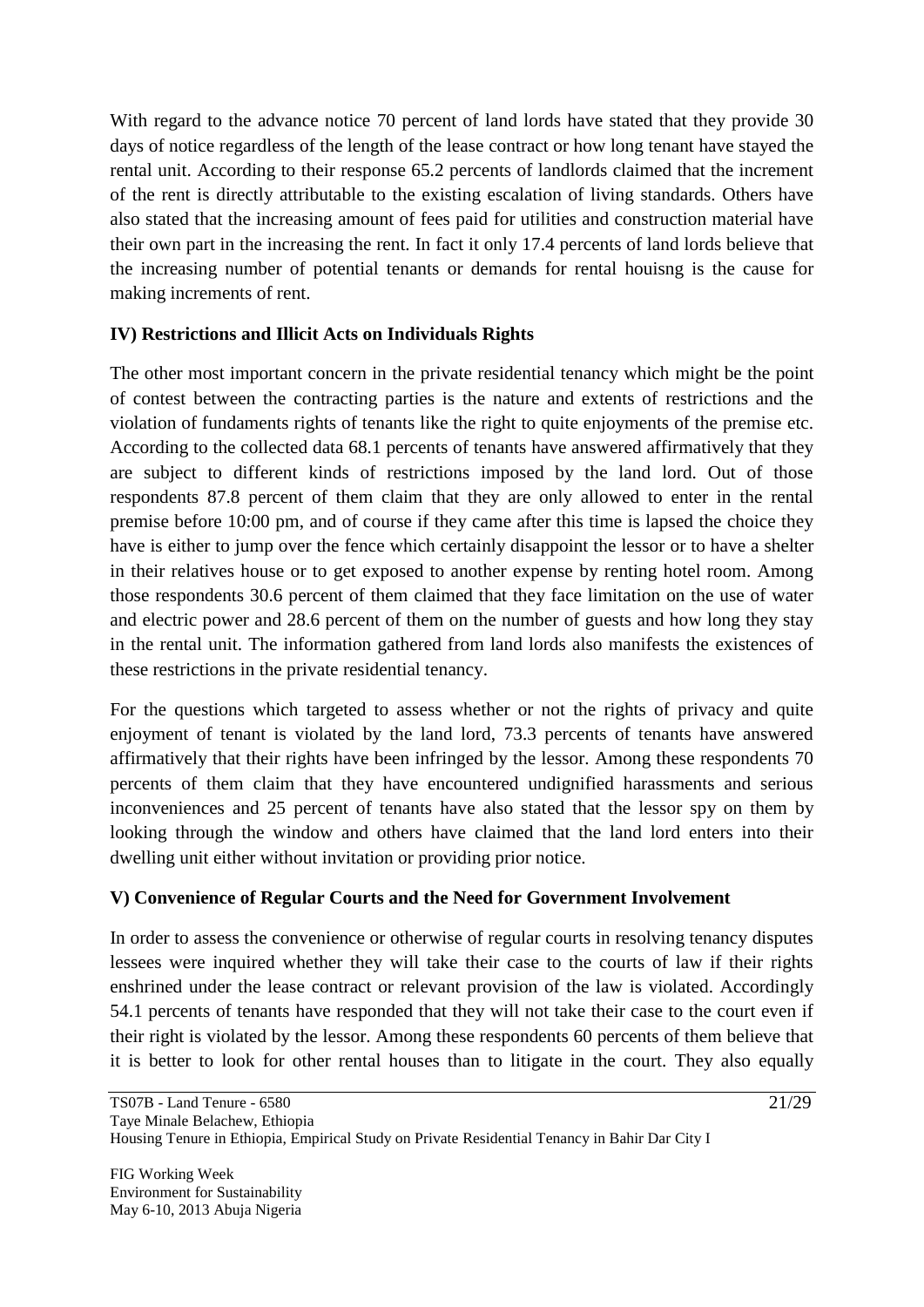attribute their inability to look for remedies to the time taking and rigorous procedures of courts and 7.5 percents of the respondents are also afraid of the consequence of taking the case to the court that it may create antagonistic relationships with the lessor.

In fact among those tenants who are the subjects of this research 59.7 percents of them do not think that the existing regular courts are the convenient place to adjudicate tenancy disputes. Moreover, among these respondents 90.7 percents of them have suggested that it would be better to arrange a separate division to exist under the regular courts that will only be responsible for tenancy disputes or to establish tenancy tribunals under the municipality or "Kebele" level. Normally this is one of those issues which need a direct involvement of the government.

In addressing the nucleus part of this paper both tenants and land lords were asked whether the government should involve and regulate private residential tenancy through promulgating relevant and detailed law and establishing necessary administrative institutions. In accordance with what has been collected from tenants 89.6 percents of them stated that the government should involve and regulate the private rental sector. Whereas, among the respondents 69.6 percents of land lords have agreed on the need of government involvement. Hence a rough observation of their response shows that tenants are more interested than land lords in government involvement .This could be due to the reason that land lords are pessimistic of such involvement that it may include to control the amount of rent and they may also feel that it will minimize their traditionally existed discretions.

Normally if the government involves in regulating private residential tenancy in Ethiopia in general, its involvements will be manifested in different ways. First, since in the existing situation the only pertinent law to regulate tenancy issues is the civil code of Ethiopia which is enacted in 1960, there is a need on the part of the government to enact new legislations in accordance with the needs of the time which will either repeal or serve as a supplementary to the existing provisions of the civil code. Basically the law to be promulgated by the concerning law making organ is expected to specifically and clearly state the rights and obligation of tenants and land lords.

Secondly government involvement in the private residential sector may also be shown in establishing necessary administrative institutions which are entrusted with different responsibilities. The primary target of these institutions could be registering and keeping record of rental houses in the town, this is because currently the municipality only have the data of those building which are serving either for business or residential purpose. According to the interview conducted with Shibe Kinde the municipality have no data whether those residential building or houses are resided by the owner or owned by private individual and entirely rented for tenant or inhabited by both the land lord and tenants. Therefore, the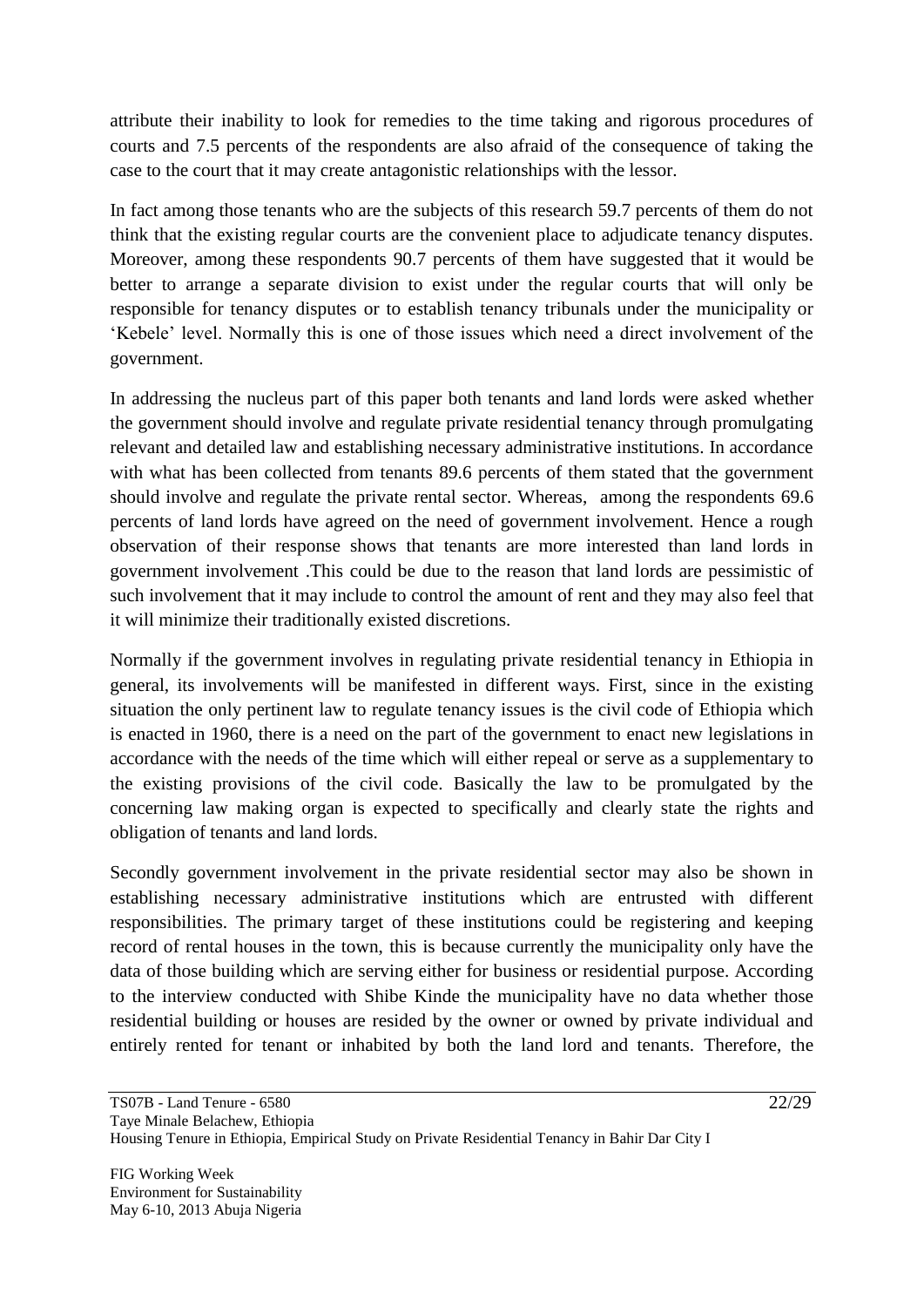government initially needs to have the records of those rental houses before resorting to any other practical measures.

These administrative institutions may also have the role of conducting supervisions either on random basis or upon the application of the lessee. Among others things this supervising authority may be entrusted with power of checking the habitability of the rental houses. However, according to the interview conducted with Bazezew Gelaw currently the municipality is not doing anything to control or supervise the habitability or otherwise of private residential tenancy in the town.

Moreover, the collected data has manifested that in the existing situation regular courts are regarded as inconvenient place to resolve tenancy disputes. Thus governments' involvement may also be needed in establishing certain institutions which are responsible to adjudicate tenancy issues in a less formal, less costly and less time taking manner.

Thirdly, the government may also be involved in either determining or controlling the amount of payable rent. The government may fix the amount of rent depending up on the standards of the house taking into account different criteria like the location of the house, or whether it is made of concrete or mud, and the size of the room etc. The implementation of fixing the amount of rent in the private rental sector may not be as smooth as it seems. However, the government may involve in controlling rent through setting certain guidelines as to how the rent may be increased and in setting grounds for its increments rather than determining the initial amount. Therefore, in this method the government should allow the contracting parties to determine the amount of rent by their own free will. But latter on the government may limit the discretions of the lessor on the frequency and percentage of increment of rent on the initial amount; this is basically what is termed as a third generation rent control in European countries. Furthermore the government may also set certain pre- conditions to be fulfilled for the land lord to increase the rent within a certain percentage like after making a significant upgrading on the rental unit, or due to increments of utility values, or upon the occurrences of other circumstances which make the dwelling unit more comfortable to live in for instance the owners in that locality contributed a certain amount of money and covered the dusty area with cobble stones.

## **7. CONCLUSIONS**

Shelter is one of those basic necessities for the survival of human beings in addition to food and clothing. Hence due to its importance it has been expressly recognized as part of fundamental human rights in different international instruments and national legislations. Among those international multi-lateral agreement the Universal Declaration of Human Rights and the International Covenants on Economic, Social and Cultural Rights have given express recognition and imposed duties on state parties to enforce the right to housing of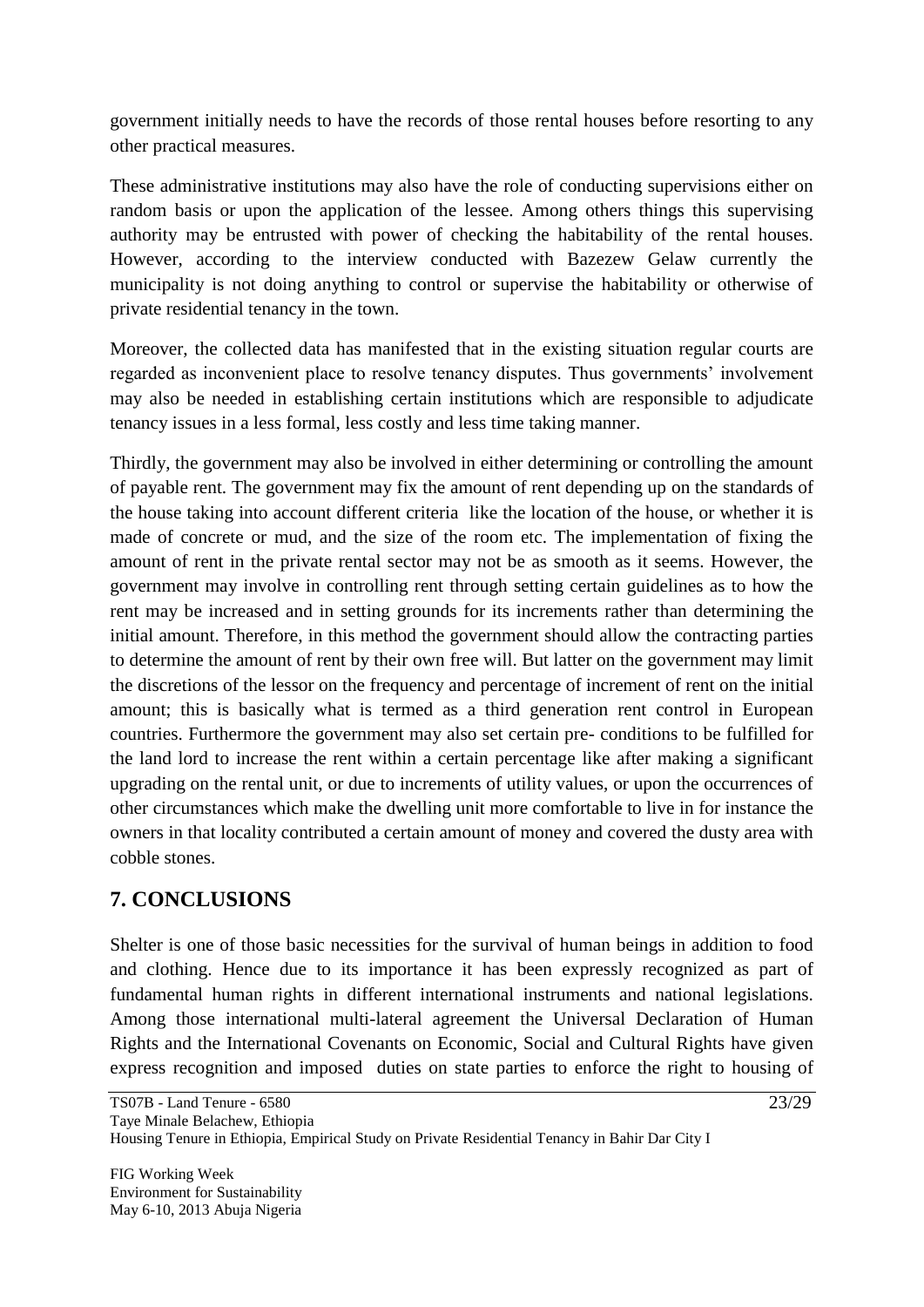every individual irrespective of his economic or social status, and his political opinions or other considerations. By being member of these international agreements the signatory parties have committed themselves to promote, protect, and ensure the full and progressive realization of the right to housing. These obligations of States normally are comprised of beyond taking their part in providing or constructing residential houses for those who are in need, to refrain from any kinds of conducts or not to tolerate any kinds of practices which may jeopardise the right to housing of every individual. Thus in order to accomplish their respective obligations State parties are normally required to come up with their own feasible legislations, policies, strategies and strong institutions with the aim of implementing individual"s right to housing and to regulate private rental sectors.

Despite the existence of such State duties with regard to the fulfilment of the right to housing, its realization is basically challenged by different factors. Besides the financial constraints, developing countries are currently facing an alarmingly increasing rate of urbanization which enhance the urban population and put pressure on the demands of residential houses. Thus the cumulative effects of these factors and the insufficient supply of housing especially for the low income groups both from the private and governmental housing sector are making the existing situation worse.

One of the housing sector in Ethiopia which is greatly contributing its part to fill the gap in the existing housing demand is the private rental sector. Under this sector it is private individuals who are directly involved through building additional rooms within their compound for rental purpose.

In the existing situation there are plenty of evidences which show that there exist imbalances of bargaining power in the private residential housing sector. Despite this fact almost all the terms and conditions of their agreement is left to be determined by the contracting parties under the guise of freedom of contract. However, such freedom of contract will become an illusion or bizarre when the parties are not in equal footing to bargain and protect their interest and when the land lord sets everything in advance and offers the other party on a take it or leave it basis. Such tenancy relationships which is established in an imbalanced bargaining power will leave the tenant under the mercy of the land lord about everything including increments of rent, or setting different kinds of limitations only based on their wishes of the landlord and without regarding the interests of the tenant or violating his rights of privacy and quite enjoyments and even in some cases employing different mechanisms to make the tenant leave the dwelling unit.

Once again by making inferences from the overall legal and institutional frameworks of the country in the current situation there is no feasible attempt on the part of the government to regulate private rental sector.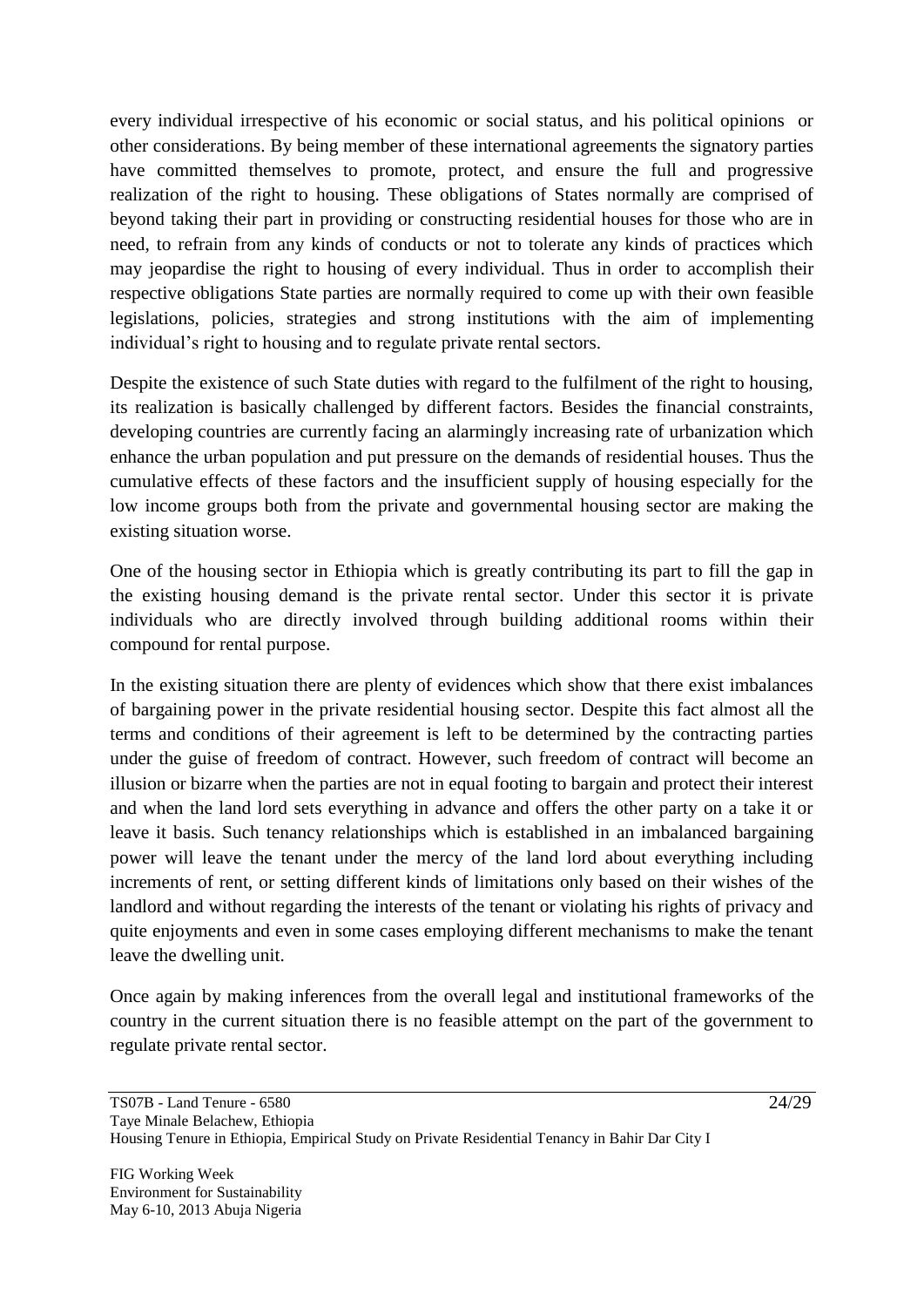## **8. RECOMMENDATION**

Based on the above stated conclusions which are basically inferred from the theoretical analysis and the empirical results, the writer would like to suggest the following recommendations which are believed to be feasible and helpful in regulating private rental sector.

 - In order to avoid any possible confusion on the specific terms and conditions of their agreement and to serve as a bench mark for the contracting parties, the municipality as part of its legitimate responsibility should draw or prepare written lease agreement

 - Since currently the relationship between land lords and tenants is regulated by the Civil Code of Ethiopia which was enacted more than sixty years ago the law making organ should enact clear and up to date legislations which will state rights and obligations of the contracting parties.

 - Since currently there is no data which indicates how many private rental houses do exist in the town, the government should establish relevant administrative institution which is entrusted with the power to register privately built rental houses.

 - In order to assure the habitability of the private rental houses the government should also establish such institutions which have the power to make supervisions.

 - As the empirical result has indicated the existing regular courts are not found to be appropriate to adjudicate tenancy disputes, therefore the government should choose among the following alternatives so as to entertain tenancy conflicts:

- First at least to reduce the length of time that could be wasted during trial in the civil benches of regular courts, the government may organize a separate division under the regular court which only entertain tenancy issues.

- Second, as part of a new approach tenancy tribunals could be established under the municipality. But the problem with this alternative is that for instance in Bahir Dar Town there is only a single municipal authority for the whole town, so its efficiency and effectiveness could be doubted.

- Thirdly, with the purposes of enhancing accessibility of justice, and for efficiency reason the government may establish tenancy tribunals under the "Kebele", which is the lowest and more accessible administrative institution. In establishing such institutions either under the municipality or especially "Kebele" level, they must be initially given the power to mediate the disputant parties with a less formal, less costly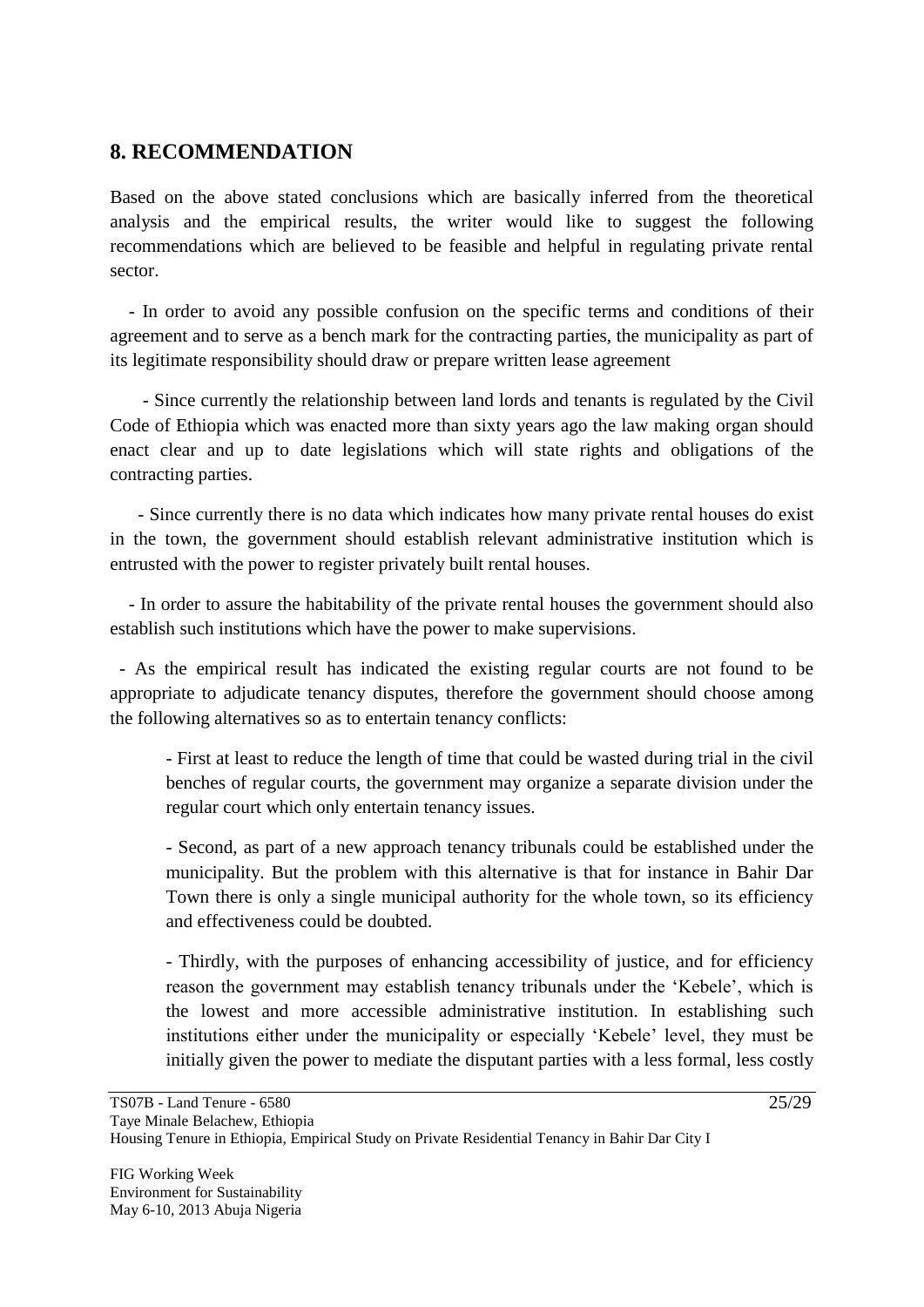manner without violating their constitutional rights of appealing their case to regular courts.

 - Since one of the main complaints on part of the lessee is the amount of rent and its rate of increment, the government should be involved in controlling, rather than determining the initial amount of rent, i.e. through setting an average percentage of increment and those factors which entitle the land lord to make such increments.

- With the purpose alleviating the existing residential housing shortage and in some extent to empower tenants through creating an average equilibrium between demand and supply, the government should continue and of course increase the construction of condominiums for low income groups.

 - Awareness as to the limitation of ownership right over rented dwellings must also be created on the part of the land lord with the purpose of avoiding the possibility of abusing such right. Moreover, land lords must also have a clear picture on their rights and responsibilities while building dwelling units for rental purposes

- Tenants must also be aware of their specific rights and responsibilities in order to enable them to defend themselves against any possible violations by the land lord and of course to make them refrain from violating the rights of the lessor as well.

### **REFERENCES**

#### **Books**

Asnake K. and Hussien J. (2007) *Electoral Politics, Decentralized Governance and Constitutionalism,* Kassahun Berhanu and et. al (ed),Addis Ababa University Press, Addis Ababa, Ethiopia

Campbell H.B. (1999), Blacks Law Dictionary, 7<sup>th</sup> ed. West Publishing Co.St.Poul, Minn, USA

Executive Summary (2006), *Bahir Dar Integrated Development Plan* (BDIDP) ,Federal Urban Planning Institutes and Bahir Dar City Metropolitan City Administration.

Krezeczunwicz G. (1980), *Formation and Effects of Contracts in Ethiopian Law*, Commercial printing enterprise, Addis Ababa, Ethiopia

Smith H., Jenkins P. and Wang Y.P (2007), *Planning and Housing in the rapidly urbanizing world* ,Routledge Tylor and Francis Group, London

Solomon M.(Dr.) and Ruth M.L.( 2004) , *Feasibility Study for the Application of Communityled Infrastructure Finance Facility* ( CLIFF), Operation in Ethiopia, Homeless International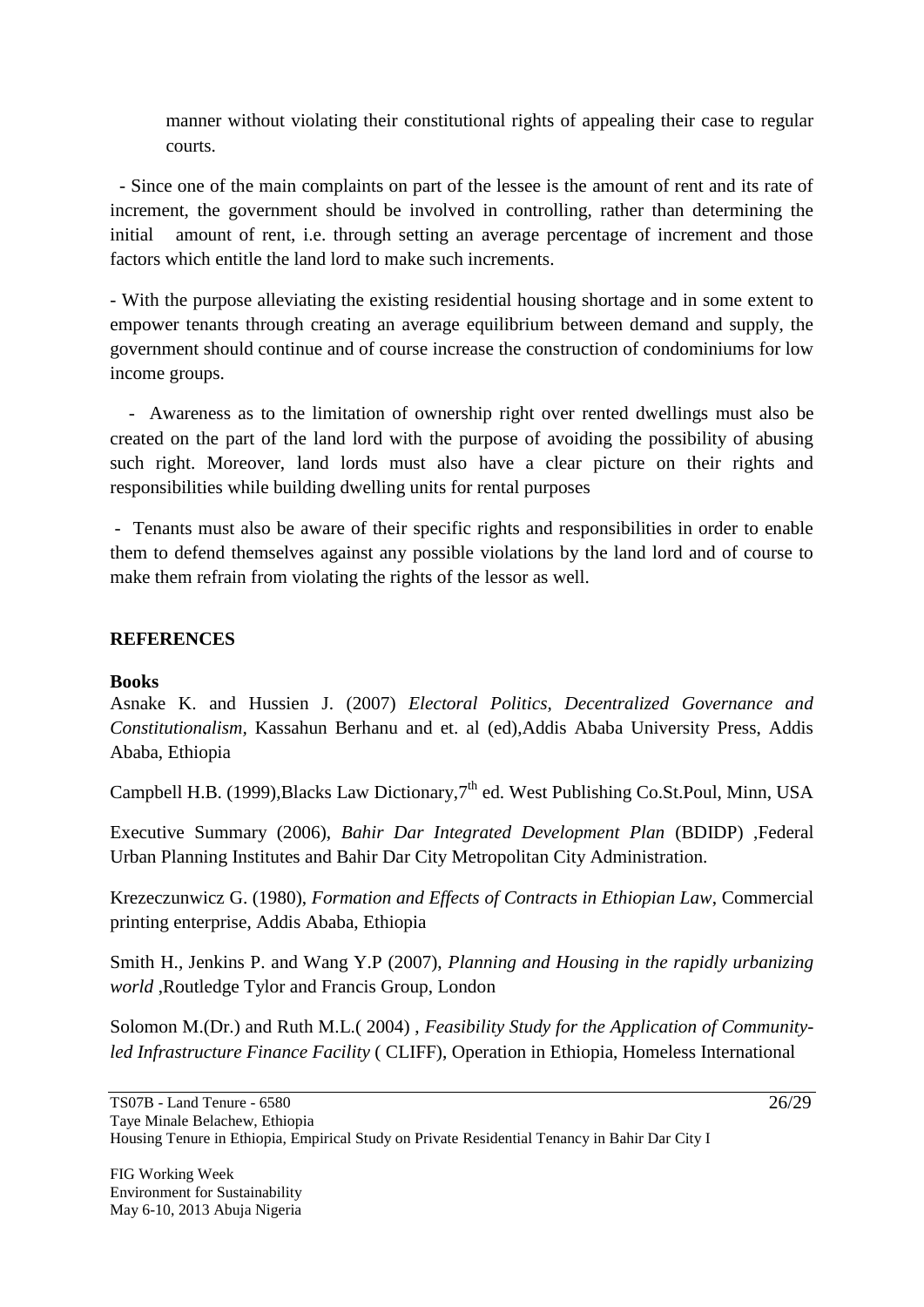Taddesse G/G. (2000) ,*Housing situation in Addis Ababa City: constraints and some suggestions to improve the performance of the sector*, A paper discussed at the symposium on " Building a vibrant and a livable Addis Ababa, organized by Addis Ababa Chamber of commerce in collaboration with Freidrick Ebert Stiftung of Germany, Addis Ababa

Tegegne G/E. and Daniel S. (ed) (1997), *Urban and Regional Development Planning and implementation in Ethiopia*, National Urban Planning Institute, Addis Ababa, Ethiopia.

UN-Habitat(2003), *International Instrument on Housing Rights*, Report No.2, Nairobi, Kenya

United Nations Housing Rights Programme (2003) ,*Monitoring Housing Rights , developing a set of indicators to monitor the full and progressive realization of the human right to adequate housing* ,working paper 1 Nairobi, Kenya

United Nations Human Settlement Programme (2003) , *Rental Housing ,An Essential Option for the Urban Poor in Developing Countries*, Nairobi Kenya

United Nations Human Settlement Programme (2008), *Housing for All, The Challenges of affordability, accessibility and sustainability .The Experience and Instruments from the Developing and developed World*, A Synthesis Report, Nairobi Kenya

#### **Unpublished Materials**

Beyene Melese (2008), *The Effects of Squatering on the Socio-economic development of Bahir Dar city, the case of kebele 11 and 14* , Ethiopian Civil Service College, Addis Ababa, Ethiopia

Dejene G. (2007) *The realization of the right to housing in Ethiopia centre for human rights , faculty of law* , University of Pretoria, South Africa

Gebeyaw W.(2003), *A Comparative Analysis of Housing Conditions of Owner-Occupies and Kebele Administered Dwelling Units in Bahir Dar* , Addis Ababa, Ethiopia

#### **Domestic Laws and International Conventions**

Constitution of the Federal Democratic Republic of Ethiopia. (1995). Proclamation No. 1/1995. *Negarit Gazeta* Year 1, No.1.

Proclamation No.133/1998, Proclamation to amend the agency for the administration of Rented House Establishment

Proclamation No.47/1975, A proclamation to Provide for Government Ownership of Urban Land and Extra Urban Houses

FIG Working Week Environment for Sustainability May 6-10, 2013 Abuja Nigeria 27/29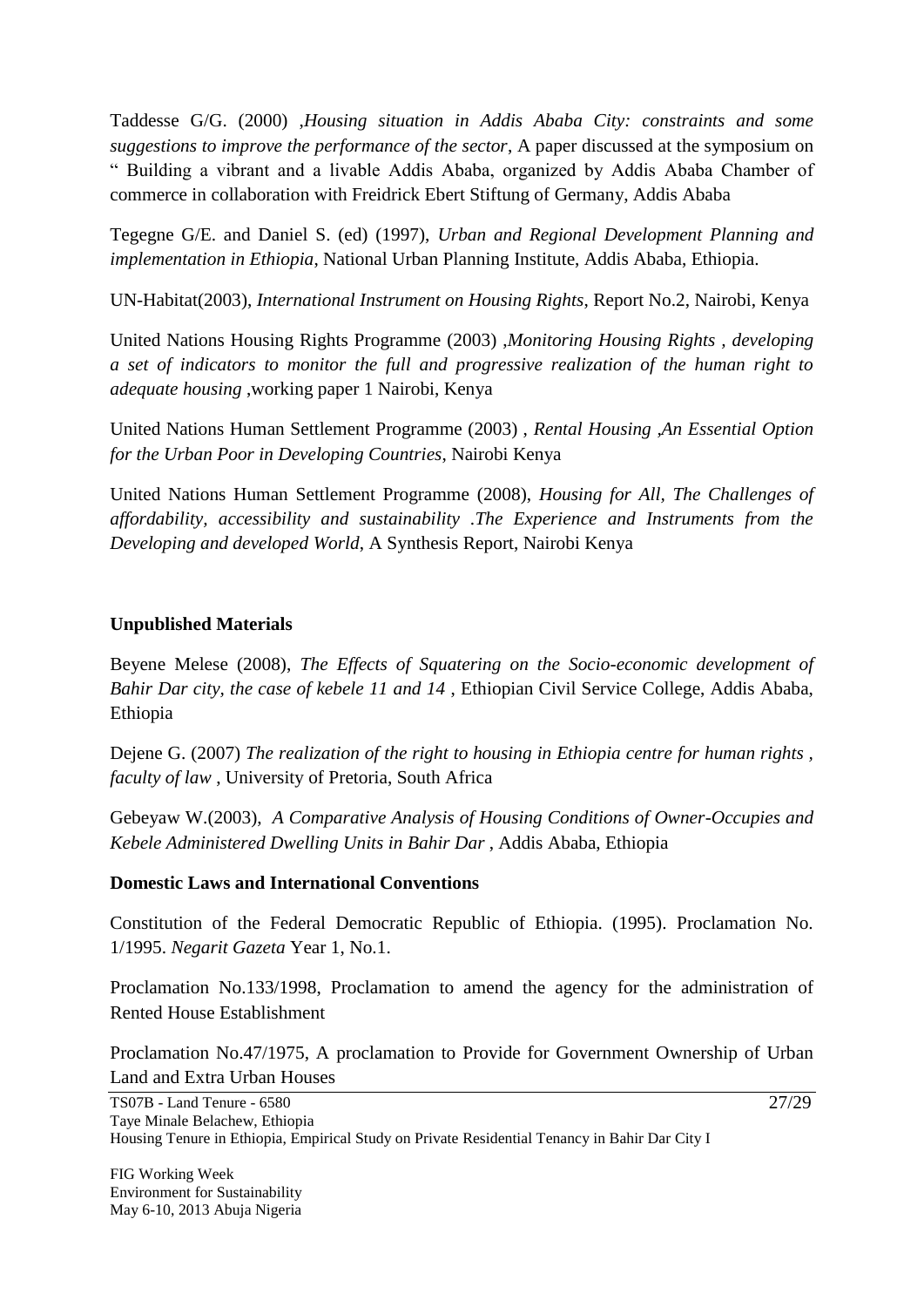Urban Land Lease Proclamation No.80/1986

Proclamation No.59/2001 ,*Zikre Hig,* the Revised Constitution of the Amhara National Regional State Approval Proclamation

The Civil Code of the Empire of Ethiopia. (1960). Proclamation No. 165/1960. *Negarit Gazeta: Gazette Extraordinary*. Year 19. No. 2.

The Universal Declaration of Human Rights, 1948

The International Covenant on Economic, Social and Cultural Rights, 1966

International Convention on the Elimination of all forms of Discrimination against women

International Convention on the Elimination of all forms of racial discriminations

Convention on rights of Children

#### **Journals and other Bibliography**

Esayas A. Policy *Impact on Housing Sector the Case of Addis Ababa*, Ministry of Urban Work and Urban Development, Addis Ababa, Ethiopia, Retrieved from [www.lth.se/fileadmin/hdm/alumni/papers/ad2001/ad2001-06.pdf](http://www.lth.se/fileadmin/hdm/alumni/papers/ad2001/ad2001-06.pdf)

Tettey C. (2005), Urbanization in Africa in relation to socio-economic development: A multifaceted quantitative analysis. The graduate faculty of the University of Aknon.

#### **Websites**

Heinonline-15 Baylor L.Rev.329.1963

http/www.agh.gov.et/aboutusnext.htm

[www.lth.se/fileadmin/hdm/alumni/papers/sdd2006-12.pdf](http://www.lth.se/fileadmin/hdm/alumni/papers/sdd2006-12.pdf)

[www.housing-the-urban-poor.net/Docs/QG\\_origpapers/RentalHousing.pdf](http://www.housing-the-urban-poor.net/Docs/QG_origpapers/RentalHousing.pdf)

www.buzzle.com/articles/tenancy-at-will.html

#### **Interviews**

Interview conducted with Ato Bazezew Gelaw, manager and responsible for administration and service in Bahir Dar city Municipality

Interview conducted with Ato. Shibe Kinde, Responsible for Cadastral Survey in Bahir Dar Municipality, in his Office at 4:00pm on 2011/02/08)